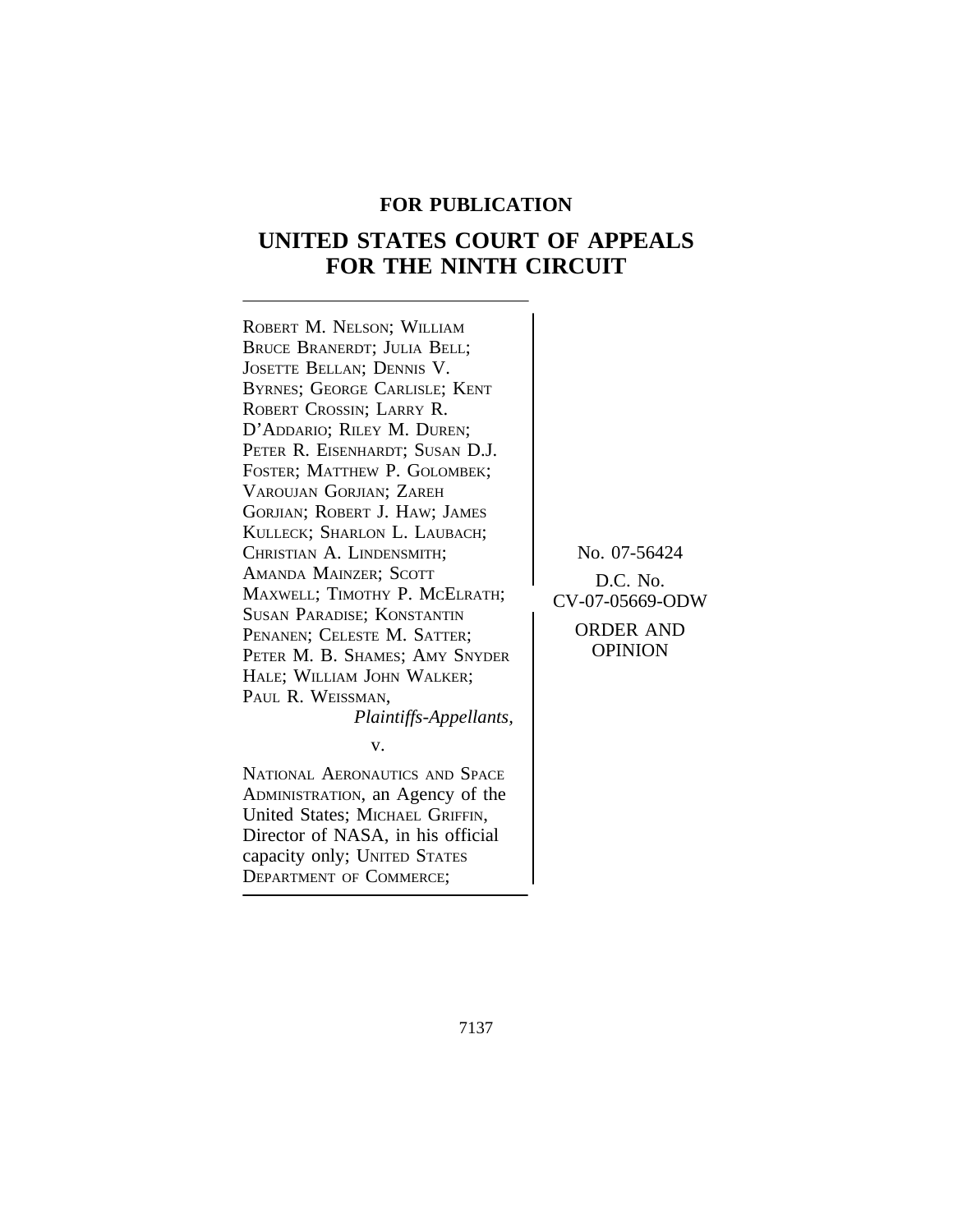<sup>C</sup>ARLOS M. GUTIERREZ, Secretary of Commerce, in his official capacity only; CALIFORNIA INSTITUTE OF TECHNOLOGY, *Defendants-Appellees.*

> Appeal from the United States District Court for the Central District of California Otis D. Wright, District Judge, Presiding

Argued and Submitted December 5, 2007—Pasadena, California

Filed June 20, 2008

Before: David R. Thompson and Kim McLane Wardlaw, Circuit Judges, and Edward C. Reed, Jr.,\* District Judge.

Opinion by Judge Wardlaw

<sup>\*</sup>The Honorable Edward C. Reed, Jr., Senior United States District Judge for the District of Nevada, sitting by designation.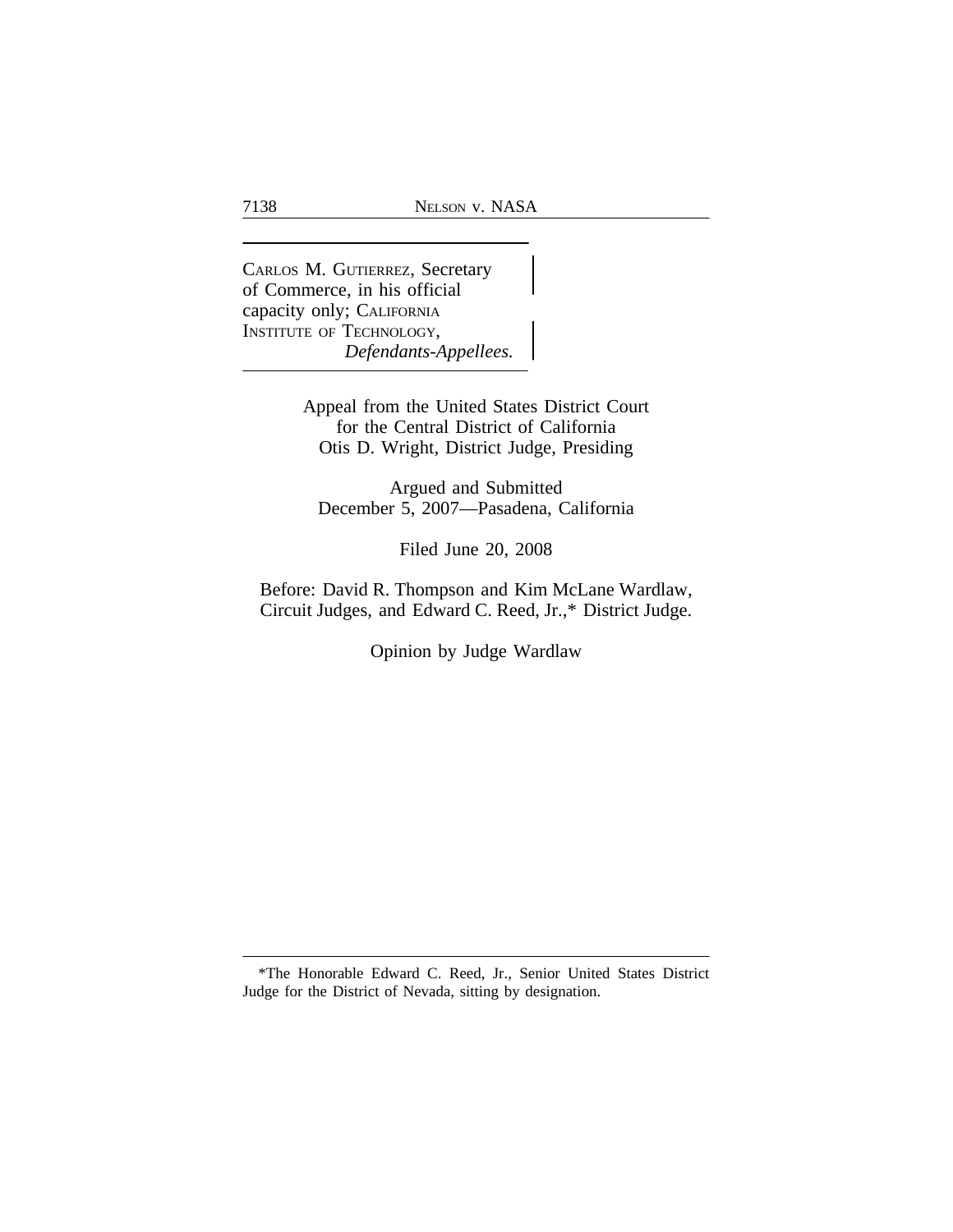## **COUNSEL**

Dan Stormer and Virginia Keeny, Law Offices of Hadsell & Stormer, Inc., Pasadena, California, for the plaintiffsappellants.

Mark B. Stern and Dana Martin, U.S. Department of Justice, Appellate Staff Civil Division, Washington, D.C., and Mark Holscher, R. Alexander Pilmer, and Mark T. Cramer, Kirkland & Ellis LLP, Los Angeles, California, for the defendantsappellees.

## **ORDER**

Our prior opinion filed on January 11, 2008, and reported at 512 F.3d 1134 is vacated concurrent with the filing of a new opinion today.

The petition for panel rehearing and the petition for rehearing en banc are denied as moot. The parties may file new petitions for rehearing and rehearing en banc in accordance with the Federal Rules of Appellate Procedure.

IT IS SO ORDERED.

## **OPINION**

WARDLAW, Circuit Judge:

The named appellants in this action ("Appellants") are scientists, engineers, and administrative support personnel at the Jet Propulsion Laboratory ("JPL"), a research laboratory run jointly by the National Aeronautics and Space Administration ("NASA") and the California Institute of Technology ("Caltech"). Appellants sued NASA, Caltech, and the Depart-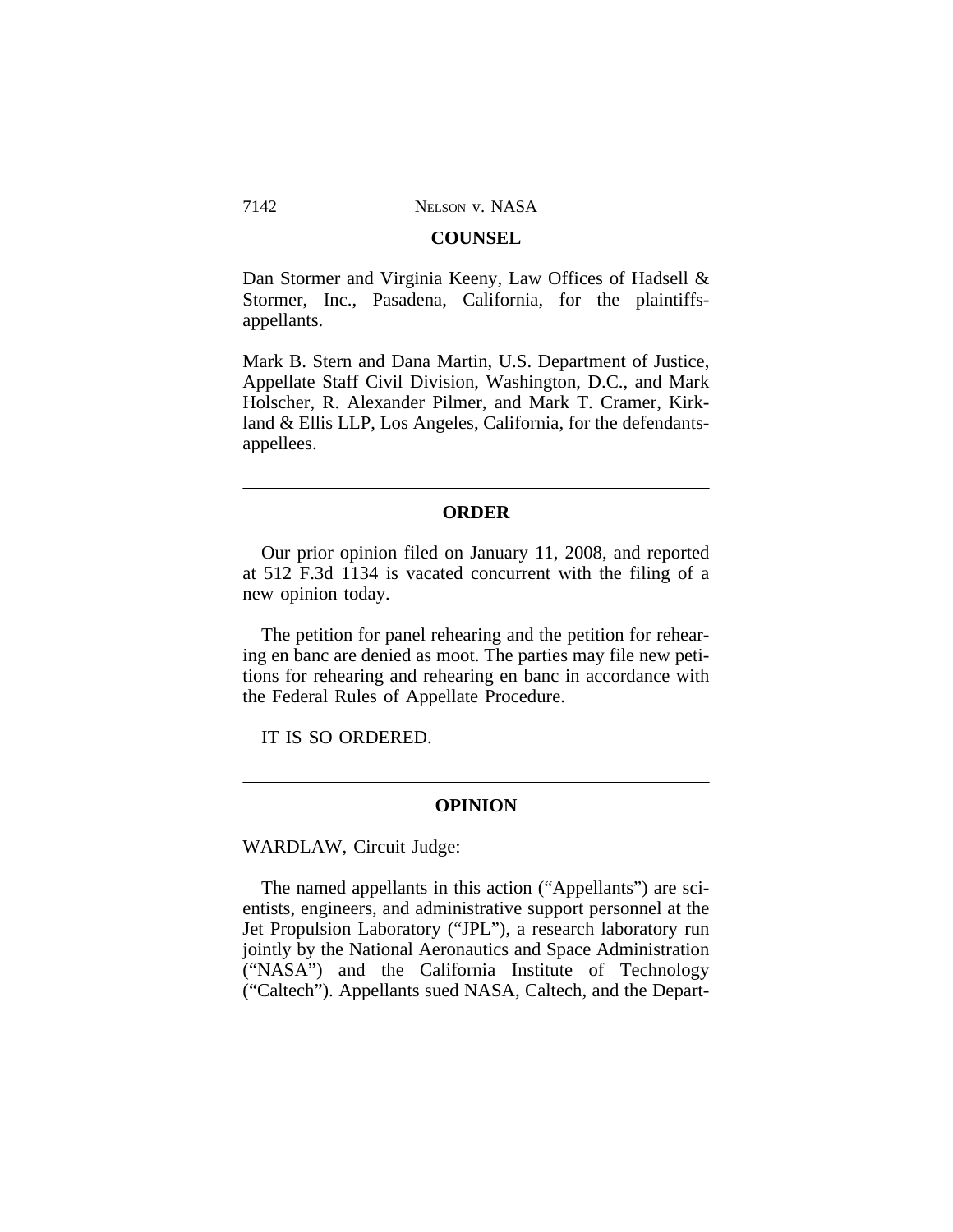NELSON V. NASA 7143

ment of Commerce (collectively "Appellees"), challenging NASA's recently adopted requirement that "low risk" contract employees like themselves submit to in-depth background investigations. The district court denied Appellants' request for a preliminary injunction, finding they were unlikely to succeed on the merits and unable to demonstrate irreparable harm. Because Appellants raise serious legal and constitutional questions and because the balance of hardships tips sharply in their favor, we reverse and remand.

**I**

JPL is located on federally owned land, but operated entirely by Caltech pursuant to a contract with NASA. Like all JPL personnel, Appellants are employed by Caltech, not the government. Appellants are designated by the government as "low risk" contract employees. They do not work with classified material.

Appellants contest NASA's newly instated procedures requiring "low risk" JPL personnel to yield to broad background investigations as a condition of retaining access to JPL's facilities. NASA's new policy requires that every JPL employee undergo a National Agency Check with Inquiries (NACI), the same background investigation required of government civil service employees, before he or she can obtain an identification badge needed for access to JPL's facilities. The NACI investigation requires the applicant to complete and submit Standard Form 85 (SF 85), which asks for (1) background information, including residential, educational, employment, and military histories; (2) the names of three references that "know you well;" and (3) disclosure of any illegal drug use, possession, supply, or manufacture within the past year, along with the nature and circumstances of any such activities and any treatment or counseling received. This information is then checked against four government databases: (1) Security/Suitability Investigations Index; (2) the Defense Clearance and Investigation Index;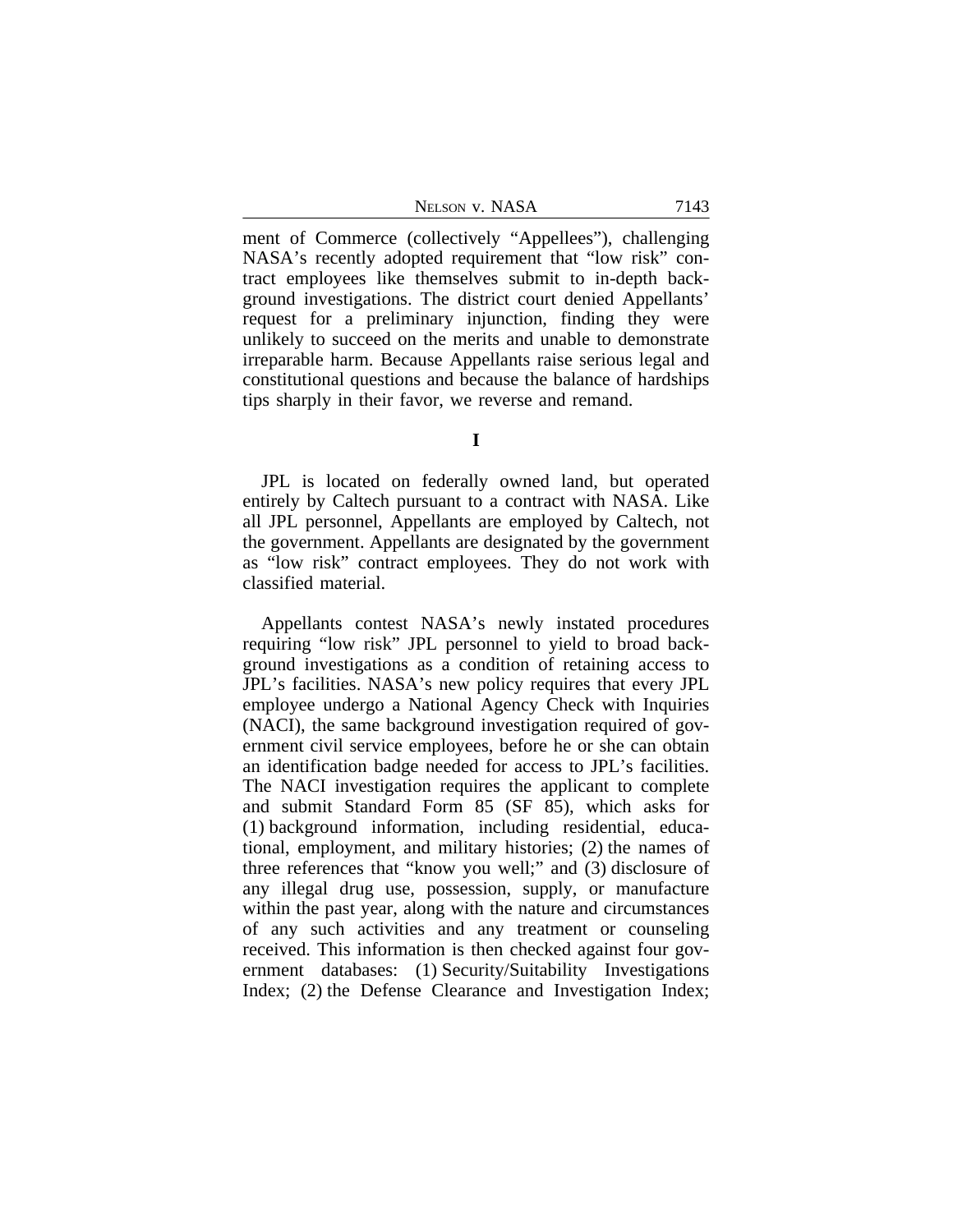#### 7144 NELSON v. NASA

(3) the FBI Name Check; and (4) the FBI National Criminal History Fingerprint Check. Finally, SF 85 requires the applicant to sign an "Authorization for Release of Information" that authorizes the government to collect "any information relating to [his or her] activities from schools, residential management agents, employers, criminal justice agencies, retail business establishments, or other sources of information." The information sought "may include, but is not limited to, [the applicant's] academic, residential, achievement, performance, attendance, disciplinary, employment history, and criminal history record information." **1** The record is vague as to the exact extent to and manner in which the government will seek this information, but it is undisputed that each of the applicants' references, employers, and landlords will be sent an "Investigative Request for Personal Information" (Form 42), which asks whether the recipient has "any reason to question [the applicant's] honesty or trustworthiness" or has "any adverse information about [the applicant's] employment, residence, or activities" concerning "violations of law," "financial integrity," "abuse of alcohol and/or drugs," "mental or emotional stability," "general behavior or conduct," or "other matters." The recipient is asked to explain any adverse information noted on the form. Once the information has been collected, NASA and the federal Office of Personnel Management determine whether the employee is "suitable" for continued access to NASA's facilities, though the exact mechanics of this suitability determination are in dispute.**<sup>2</sup>**

<sup>&</sup>lt;sup>1</sup>The form also notes that "for some information, a separate specific release will be needed," but does not explain what types of information will require a separate release.

**<sup>2</sup>**Appellants claim that the factors used in the suitability determination were set forth in a document, temporarily posted on JPL's internal website, labeled the "Issue Characterization Chart." The document identifies within categories designated "A" through "D" "[i]nfrequent, irregular, but deliberate delinquency in meeting financial obligations," "[p]attern of irresponsibility as reflected in . . . credit history," "carnal knowledge," "sodomy," "incest," "abusive language," "unlawful assembly," "attitude,"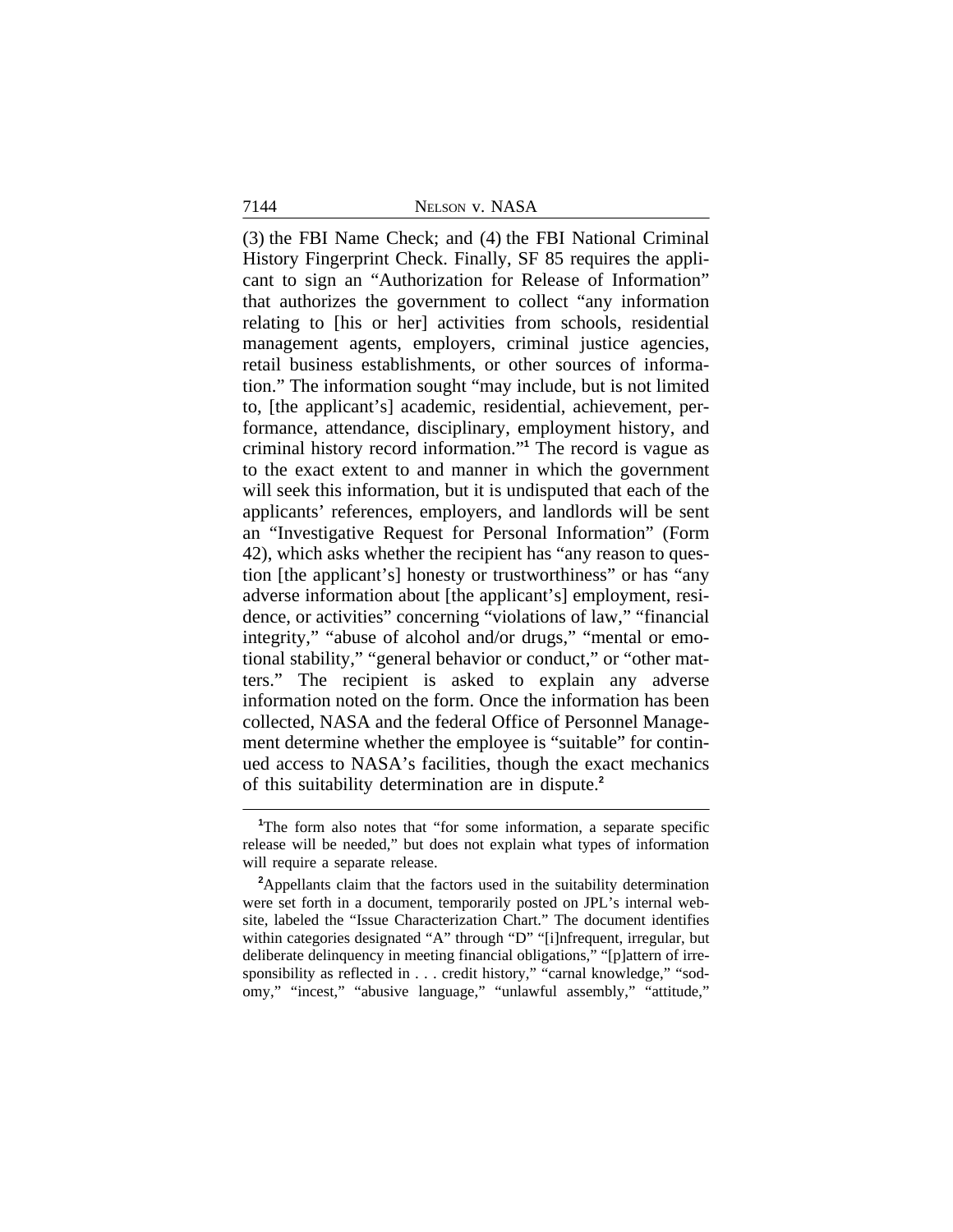| Nelson v. NASA |  |  |
|----------------|--|--|
|----------------|--|--|

Since it was first created in 1958, NASA, like all other federal agencies, has conducted NACI investigations of its civil servant employees but not of its contract employees. Around the year 2000, however, NASA "determined that the incomplete screening of contractor employees posed a security vulnerability for the agency" and began to consider requiring NACI investigations for contract employees as well. In November 2005, revisions to NASA's Security Program Procedural Requirements imposed the same baseline NACI investigation for all employees, civil servant or contractor. These changes were not made applicable to JPL employees until January 29, 2007, when NASA modified its contract with Caltech to include the requirement. Caltech vigorously opposed the change, but NASA invoked its contractual right to unilaterally modify the contract and directed Caltech to comply immediately with the modifications. Caltech subsequently adopted a policy—not required by NASA—that all JPL employees who did not successfully complete the NACI process so as to receive a federal identification badge would be deemed to have voluntarily resigned their Caltech employment.

On August 30, 2007, Appellants filed suit alleging, both individually and on behalf of the class of JPL employees in non-sensitive or "low risk" positions, that NASA's newly imposed background investigations are unlawful. Appellants bring three primary claims: (1) NASA and the Department of Commerce (collectively "Federal Appellees") violated the Administrative Procedure Act ("APA") by acting without

<sup>&</sup>quot;homosexuality . . . when indications are present of possible susceptibility to coercion or blackmail," "physical health issues," "mental, emotional, psychological, or psychiatric issues," "issues . . . that relate to an associate of the person under investigation," and "issues . . . that relate to a relative of the person under investigation." NASA neither concedes nor denies that these factors are considered as part of its suitability analysis; instead, it suggests that Appellants have not sufficiently proved that such factors will play a role in any individual case.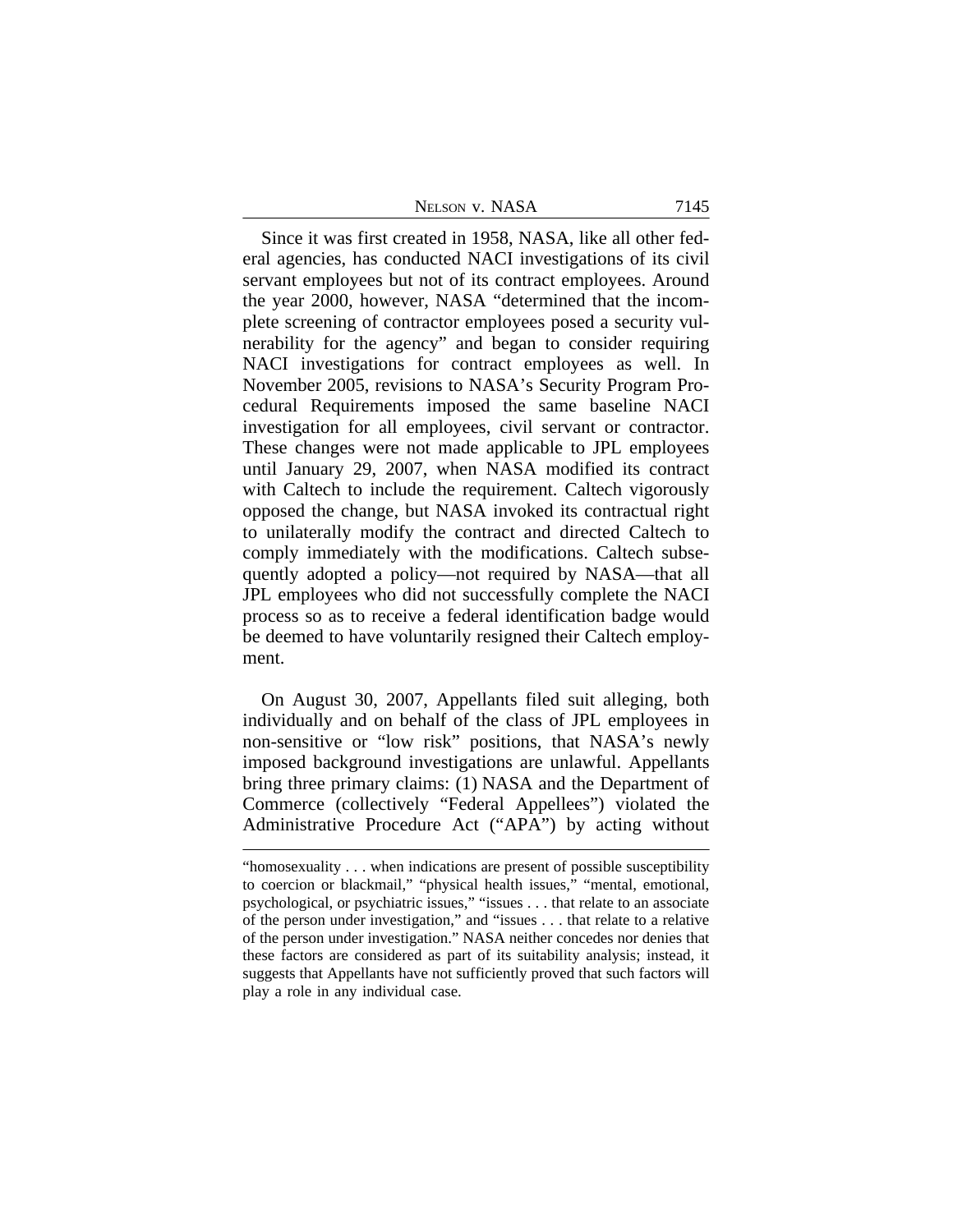statutory authority in imposing the investigations on contract employees; (2) the investigations constitute unreasonable searches prohibited by the Fourth Amendment; and (3) the investigations violate their constitutional right to informational privacy.

On September 24, 2007, Appellants moved for a preliminary injunction against the new policy on the basis that any JPL worker who failed to submit an SF 85 questionnaire by October 5, 2007, would be summarily terminated. The district court denied Appellants' request. It divided Appellants' claims into two categories—those challenging the SF 85 questionnaire itself and those challenging the grounds upon which an employee might be deemed unsuitable—and found that the challenges to the suitability determination were highly speculative and unripe for judicial review. The court rejected Appellants' APA claim, finding statutory support for the investigations in the National Aeronautics and Space Act of 1958 (the "Space Act"), 42 U.S.C. § 2455(a). The court rejected Appellants' Fourth Amendment argument, holding that a background investigation was not a "search" within the meaning of the Fourth Amendment. Finally, the court found that the SF 85 questionnaire implicated the constitutional right to informational privacy but was narrowly tailored to further the government's legitimate security interest. After concluding that Appellants had little chance of success on the merits, the district court also found that they could not demonstrate irreparable injury because any unlawful denial of access to JPL's facilities could be remedied post hoc through compensatory relief.

On appeal, a motions panel of our court granted a temporary injunction pending a merits determination of the denial of the preliminary injunction. *Nelson v. NASA*, 506 F.3d 713 (9th Cir. 2007). The panel concluded that the information sought by SF 85 and its waiver requirement raised serious privacy issues and questioned whether it was narrowly tailored to meet the government's legitimate interest in ascertaining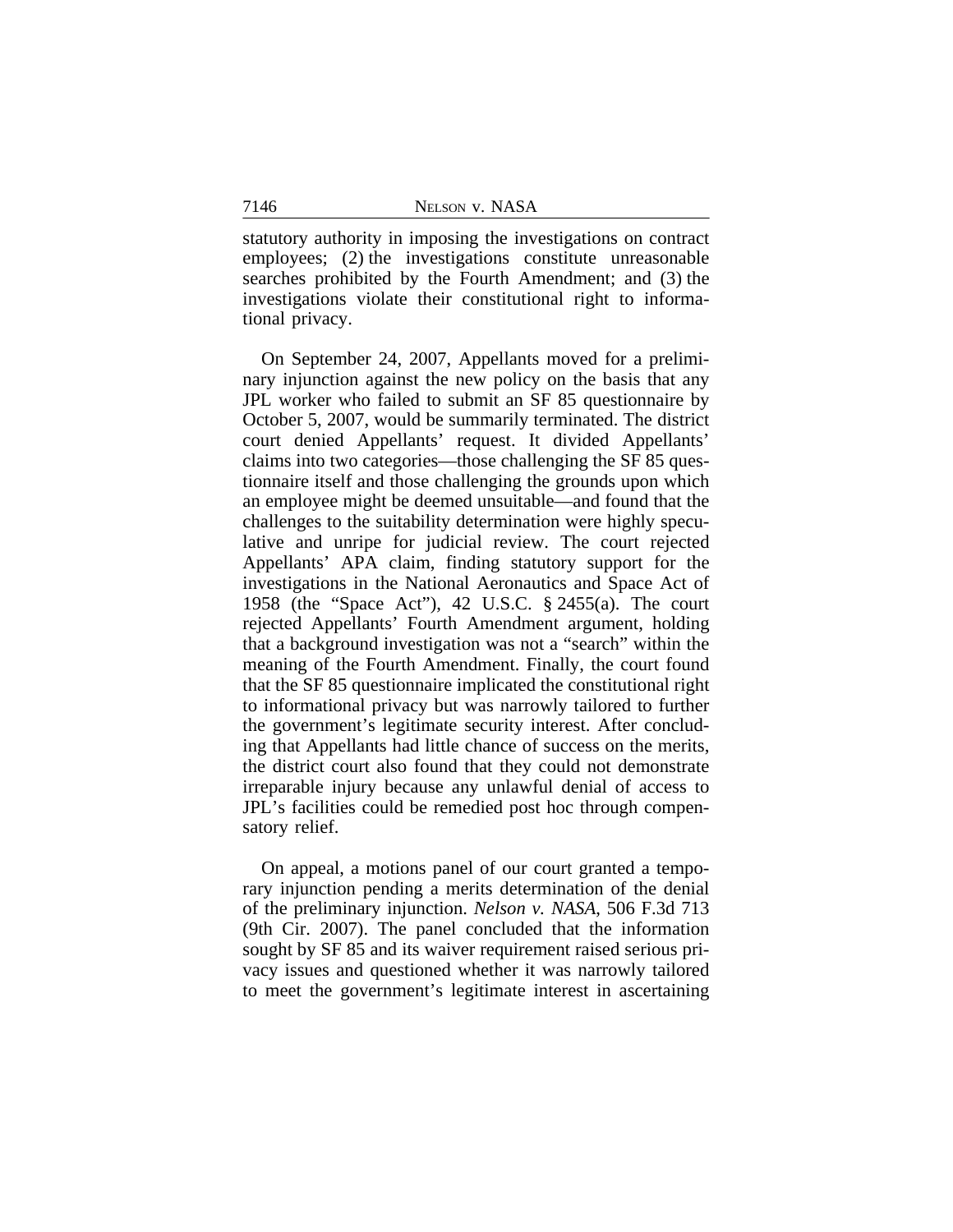NELSON V. NASA 7147

the identity of its low-risk employees. *Id.* at 716. The panel further found that "[t]he balance of hardships tips sharply in favor of [A]ppellants," who risk losing their jobs pending appeal, whereas there was no exigent reason for performing the NACI investigations during the few months pending appeal given that "it has been more than three years since the Presidential Directive [upon which the government relies] was issued." *Id.* at 716.

## **II**

To obtain preliminary injunctive relief, Appellants must demonstrate either "(1) a likelihood of success on the merits and the possibility of irreparable injury; or (2) that serious questions going to the merits were raised and the balance of hardships tips sharply in its favor." *Walczak v. EPL Prolong, Inc.*, 198 F.3d 725, 731 (9th Cir. 1999). The two prongs are not separate tests but rather "extremes of a single continuum," so "the greater the relative hardship to [the party seeking the preliminary injunction], the less probability of success must be shown." *Id.* (internal quotation marks omitted).

Upon review of the merits of the district court's denial of preliminary injunctive relief, we find ourselves in agreement with the motions panel. Appellants have demonstrated serious questions as to their informational privacy claim, and the balance of hardships tips sharply in their favor. We therefore conclude that the district court abused its discretion in denying Appellants' motion for a preliminary injunction, and we reverse and remand.

## **A.** *Standing and Ripeness*

The district court found that the justiciability doctrines of ripeness and standing precluded consideration of Appellants' claims, except as they concerned the SF 85 questionnaire and associated waiver. We agree with the district court that Appellants' claims concerning the suitability determination are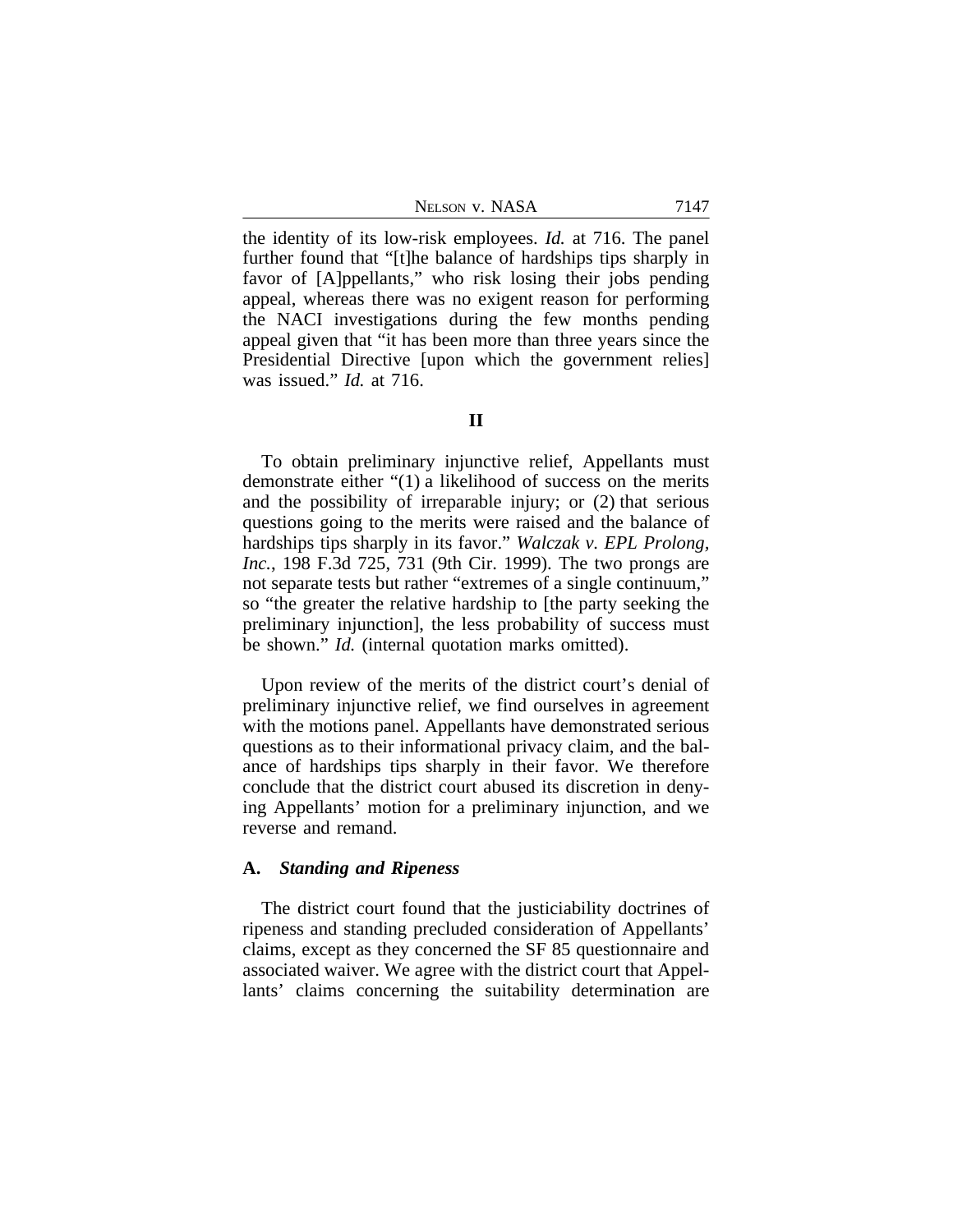unripe and unfit for judicial review; however, the district court misconstrued Appellants' informational privacy claim, viewing it as limited to the SF 85 questionnaire alone.

**[1]** To enforce Article III's limitation of federal jurisdiction to "cases and controversies," plaintiffs must demonstrate both standing and ripeness. To demonstrate standing, a plaintiff "must have suffered an 'injury in fact'—an invasion of a legally protected interest which is (a) concrete and particularized, . . . and (b) actual or imminent, not conjectural or hypothetical." *Lujan v. Defenders of Wildlife*, 504 U.S. 555, 560 (1992) (internal citations and quotation marks omitted). The ripeness doctrine similarly serves "to prevent the courts, through avoidance of premature adjudication, from entangling themselves in abstract disagreements over administrative policies" and requires assessing " 'both the fitness of the issues for judicial decision and the hardship to the parties of withholding court consideration.' " *Ass'n of Am. Med. Colls. v. United States*, 217 F.3d 770, 779-80 (9th Cir. 2000) (quoting *Abbott Labs. v. Gardner*, 387 U.S. 136, 148-49 (1967)).

**[2]** In analyzing justiciability, the district court distilled Appellants' claims into two basic arguments: (1) "that SF 85 is overly broad and intrusive considering the 'low-risk' nature of [appellants'] jobs at JPL" and (2) "that JPL's internal policy, which lists various grounds upon which an employee can be determined unsuitable for employment, is unconstitutional." We agree that challenges to the suitability determination are unripe because the record does not sufficiently establish how the government intends to determine "suitability" accordingly, any claims are "strictly speculative." We also agree that Appellants have standing to challenge the SF 85 questionnaire, and because "it is undisputed that if [Appellants] do not sign the SF 85 waiver by October 5, 2007," they will "be deemed to have voluntarily resigned," there exists a "concrete injury that is imminent and not hypothetical" and thus ripe for review.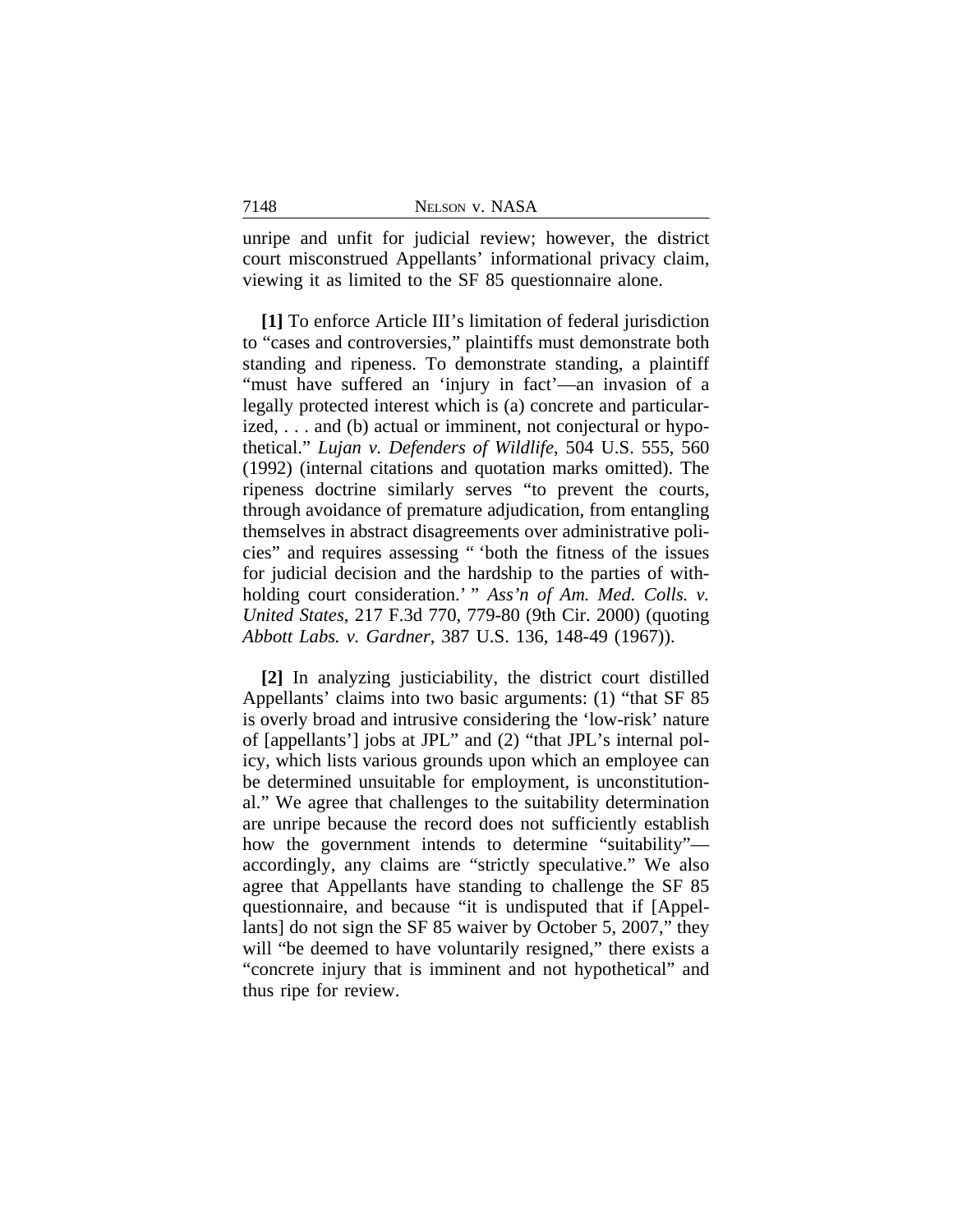| Nelson v. NASA |  |  |
|----------------|--|--|
|----------------|--|--|

**[3]** However, the district court overlooked Appellants' challenges to the government *investigation* that will result from the SF 85 requirement that the applicant sign an "authorization for release of information." On its face, this waiver authorizes the government to collect "*any* information . . . from schools, residential management agents, employers, criminal justice agencies, retail business establishments, or other sources of information" "includ[ing], but . . . not limited to, . . . academic, residential, performance, attendance, disciplinary, employment history, and criminal history record information." (emphasis added). It is uncontested that as a result of this authorization, the government Office of Personnel Management will send out "Investigative Request[s] for Personal Information," Form 42, to references, employers, and landlords. This form seeks highly personal information using an open-ended questioning technique, including asking for "any adverse information" at all or any "additional information which . . . may have a bearing on this person's suitability for government employment." Any harm that results from Form 42's dissemination and the information consequently provided to the government will be concrete and immediate.

**[4]** Because Federal Appellees freely admit that Form 42 will be used in NASA's background investigations, Appellants have standing to challenge Form 42's distribution and solicitation of private information, and the issues raised in these challenges are ripe for review. The district court erred by excluding Form 42 claims from its analysis of Appellants' likelihood of success on the merits.

#### **B.** *APA Claim*

**[5]** Appellants first claim that Federal Appellees violated the APA by imposing background investigations on contract employees without any basis in executive order or statute. The district court found that Congress gave NASA the authority to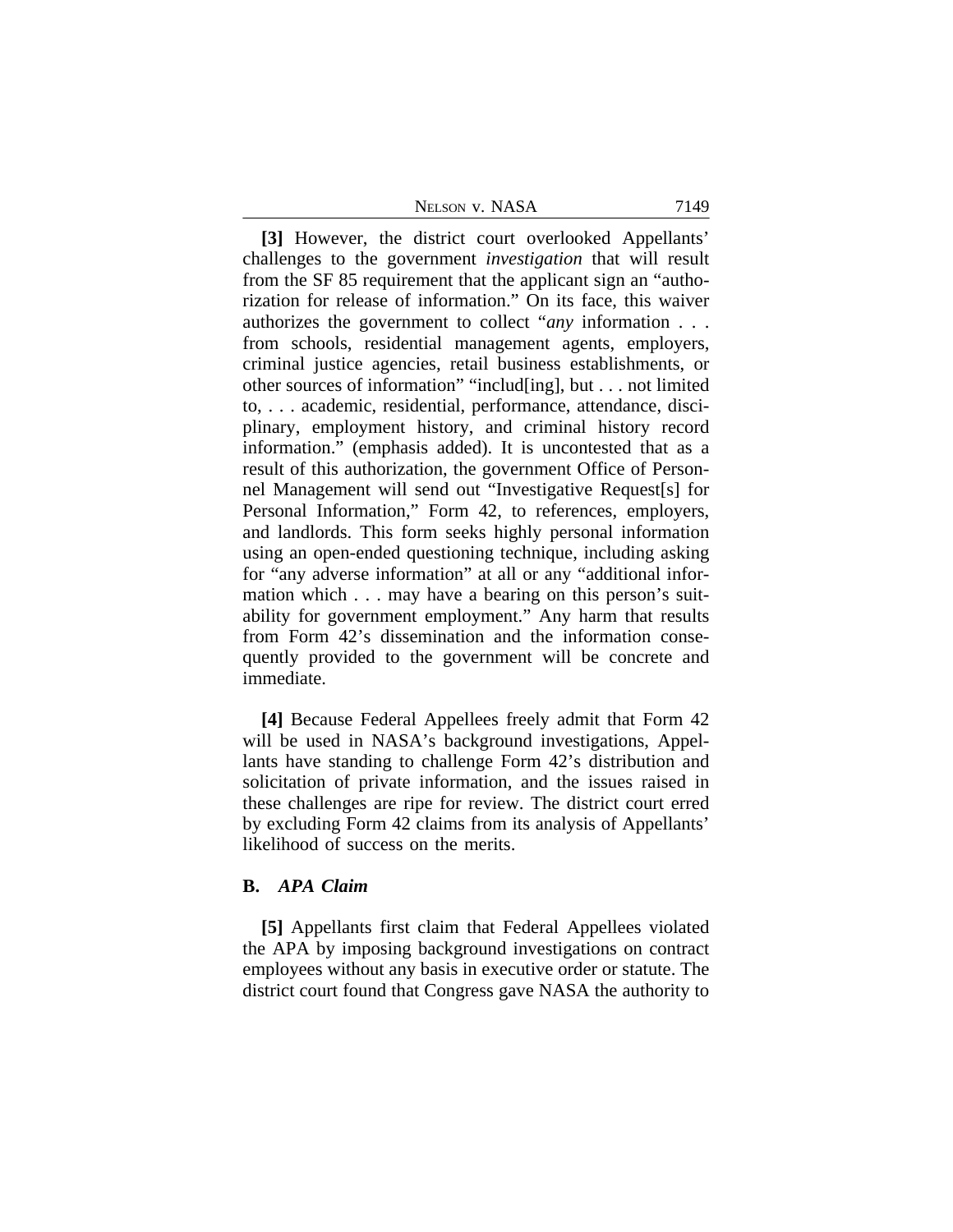conduct such investigations in the Space Act of 1958, which provides:

The [NASA] Administrator shall establish such security requirements, restrictions, and safeguards as he deems necessary in the interest of the national security. The Administrator may arrange with the Director of the Office of Personnel Management for the conduct of such security or other personnel investigations of the Administration's officers, employees, and consultants, and its contractors and subcontractors and their officers and employees, actual or prospective, as he deems appropriate . . . .

# 42 U.S.C. § 2455(a).

Appellants argue that the "security or other personnel investigations" described in the second sentence of  $\S$  2455(a) are examples of the "security requirements, restrictions, and safeguards" described in the first sentence and therefore may only be established "as . . . deem[ed] necessary in the interest of the national security." They then argue that this limiting clause must be read in light of *Cole v. Young*, 351 U.S. 536 (1956), where the Supreme Court interpreted a statute giving certain government officials the power to summarily dismiss employees "when deemed necessary in the interest of the national security." *Id.* at 538 (internal quotation marks omitted). In *Cole*, the Court found it clear "that 'national security' was not used in the Act in an all-inclusive sense, but was intended to refer only to the protection of 'sensitive' activities" and therefore held that "an employee can be dismissed 'in the interest of the national security' under the Act only if he occupies a 'sensitive' position." *Id.* at 551. Appellants claim that, by using identical limiting language in the Space Act so soon after *Cole*, Congress intended to authorize personnel investigations only of contractors in "sensitive" positions and not of the "low risk" contractors at issue in this case.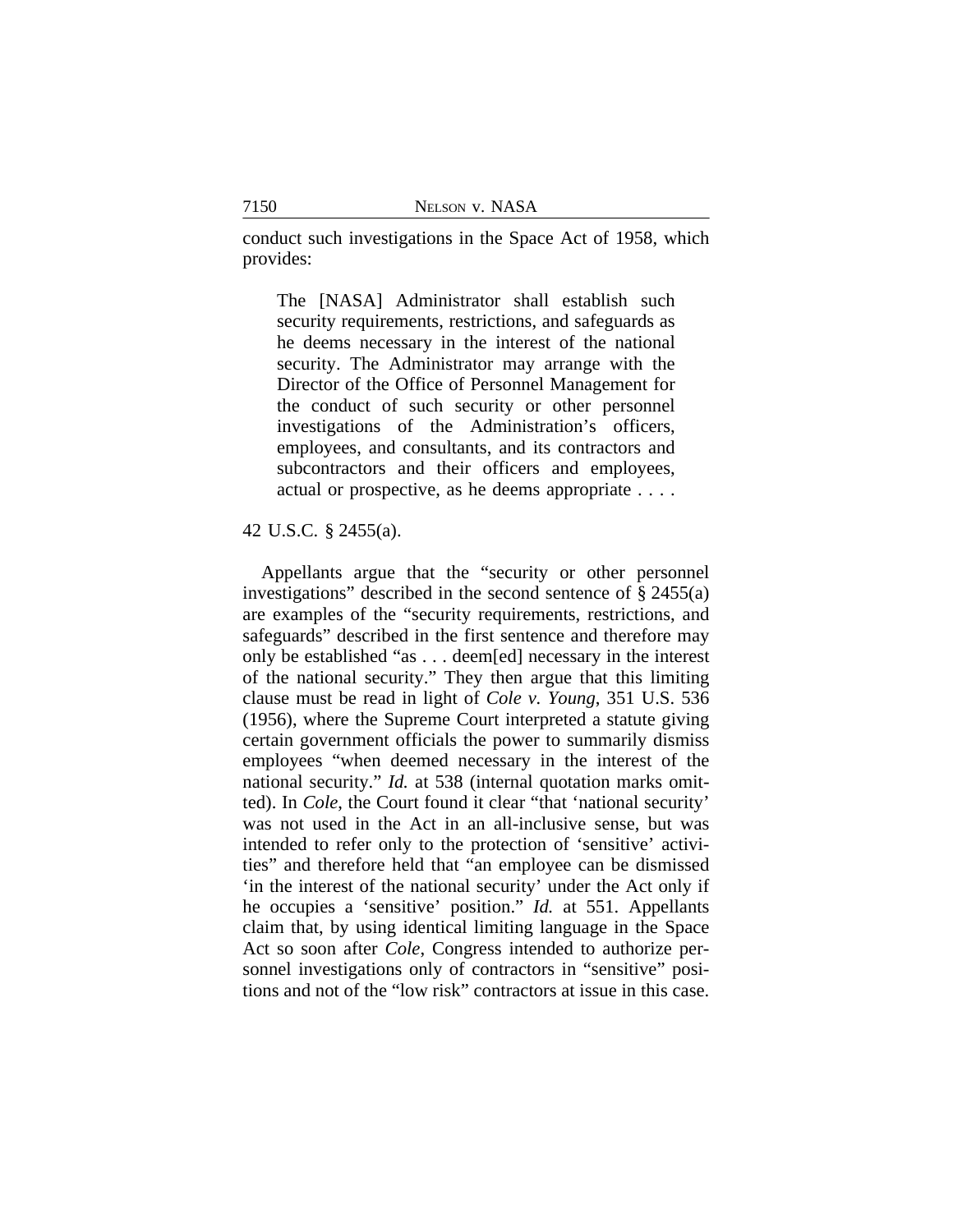NELSON V. NASA 7151

**[6]** We need not resolve whether the reference to the "interest of the national security" in § 2455(a) should be interpreted in light of *Cole*, because we read this limiting language to apply only to the "security requirements, restrictions, and safeguards" described in the first sentence and not to the "personnel investigations" described in the second sentence. The second sentence could plausibly be read as an example of the "security requirements, restrictions, and safeguards" described in the first sentence, but the statute's legislative history strongly suggests that it was instead meant to be a separate and distinct authorization of power. The Conference Report describes the two sentences separately and notes that the Senate version of the bill contained the second sentence but not the first. Conf. Rep. No. 2166 (1958), *as reprinted in* 1958 U.S.C.C.A.N. 3160, 3190, 3197-98. This suggests that § 2455(a) provides two distinct authorizations, the latter of which allows the NASA Administrator to arrange for "security and other personnel investigations" of contractors "as he deems appropriate," regardless of whether these investigations are "necessary in the interest of the national security." Because the Space Act appears to grant NASA the statutory authority to require the investigations here at issue, we agree with the district court that Appellants are unlikely to succeed on the merits of their APA claim.**<sup>3</sup>**

**<sup>3</sup>**To the extent that NASA has authority to require drug tests for current contractors, that authority is spelled out in the Civil Space Employee Testing Act, codified at 42 U.S.C. § 2473c. Congress enacted the Testing Act as part of the National Aeronautics & Space Administration Authorization Act, Fiscal Year 1992, and not as part of the Space Act of 1958. With the Testing Act, Congress gave NASA the power to administer a drug testing program for those employees or contractors responsible for "safetysensitive, security, or national security functions." *Id.* § 2473c(c)(1)-(2). The "program shall provide for preemployment, reasonable suspicion, random, and post-accident testing for use . . . of alcohol or a controlled substance." *Id.* Moreover, the statute provides that any drug test "shall . . . provide for the confidentiality of test results and medical information of employees." *Id.* § 2473c(f)(7).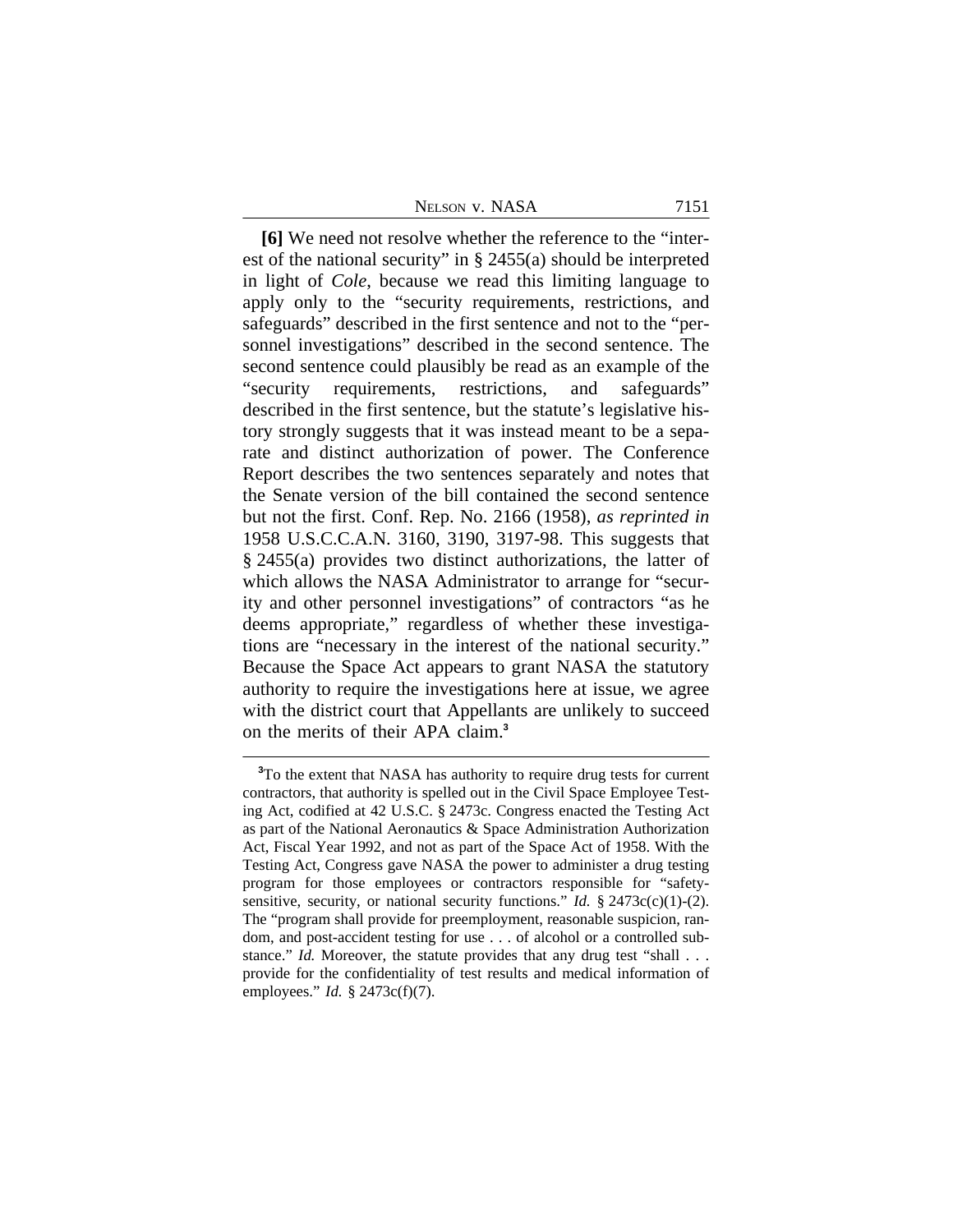#### **C.** *Fourth Amendment Claim*

We also agree with the district court's conclusion that Appellants are unlikely to succeed on their Fourth Amendment claims, because the government's actions are not likely to be deemed "searches" within the meaning of the Amendment. An action to uncover information is generally considered a "search" if the target of the search has a "reasonable expectation of privacy" in the information being sought, a term of art meaning a "subjective expectation of privacy . . . that society is prepared to recognize as reasonable." *United States v. Diaz-Castaneda*, 494 F.3d 1146, 1151 (9th Cir. 2007) (citing *Katz v. United States*, 389 U.S. 347, 361 (1967) (Harlan, J., concurring)). One does not have a "reasonable expectation of privacy" in one's information for Fourth Amendment purposes merely because that information is of a "private" nature; instead, Fourth Amendment protection can evaporate in any of several ways. *See, e.g.*, *United States v. Miller*, 425 U.S. 435, 443 (1976) (holding that there is no reasonable expectation of privacy in bank records in part because the information was voluntarily disclosed to the bank). To succeed on their Fourth Amendment claim, therefore, Appellants must demonstrate that either the Form 42 inquiries sent to third parties or the SF 85 questionnaire itself violates a "reasonable expectation of privacy" so as to be considered a "search" within the meaning of the Amendment.

## **1. Form 42 Inquiries**

**[7]** "What a person knowingly exposes to the public . . . is not a subject of Fourth Amendment protection," *Katz v. United States*, 389 U.S. 347, 351 (1967); however, information does not lose Fourth Amendment protection simply because it is conveyed to another party. For example, in *Katz*, FBI agents attached an electronic listening device to the outside of a public telephone booth and recorded the defendant transmitting illegal betting information over the telephone. *Id.* at 348. Even though the booth's occupant had voluntarily con-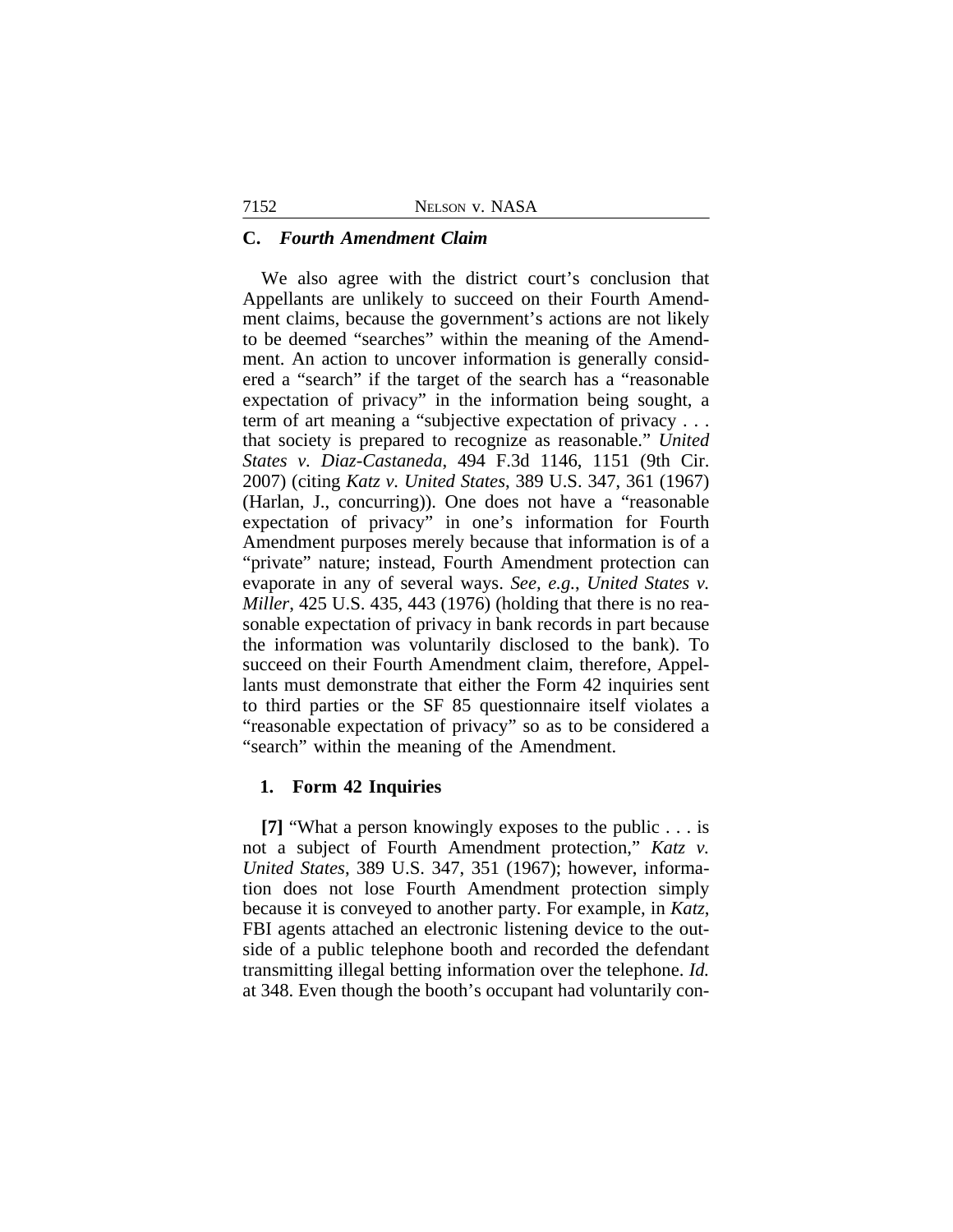veyed the information in the conversation to the party on the other end of the line, the Court found that he was "surely entitled to assume that the words he utters into the mouthpiece w[ould] not be broadcast to the world," so the covert surveillance was considered a search within the meaning of the Amendment. *Id.* at 352-53.

On the other hand, in *United States v. White*, the Supreme Court held that the electronic surveillance of a conversation between a defendant and a government informant did *not* constitute a "search" for Fourth Amendment purposes. 401 U.S. 745, 754 (1971) (plurality). The Court acknowledged that, as in *Katz*, the speaker likely expected the content of the conversations to be kept private; however, it held as a bright-line rule that the Fourth Amendment "affords no protection to 'a wrongdoer's misplaced belief that a person to whom he voluntarily confides his wrongdoing will not reveal it.' " *Id.* at 749 (quoting *Hoffa v. United States*, 385 U.S. 293, 302 (1966)). In *United States v. Miller*, 425 U.S. 435 (1976), holding that the government could subpoena private bank records without implicating the Fourth Amendment, the Court extended the bright-line rule to all information knowingly revealed to the government by third parties:

[T]he Fourth Amendment does not prohibit the obtaining of information revealed to a third party and conveyed by him to Government authorities, even if the information is revealed on the assumption that it will be used only for a limited purpose and the confidence placed in the third party will not be betrayed.

## *Id.* at 443.

**[8]** In the challenged background investigations, the government will send written Form 42 inquiries to the applicant's acquaintances. Through these inquiries, the third parties may disclose highly personal information about the applicant. As in *White* and *Miller*, the applicant presumably revealed this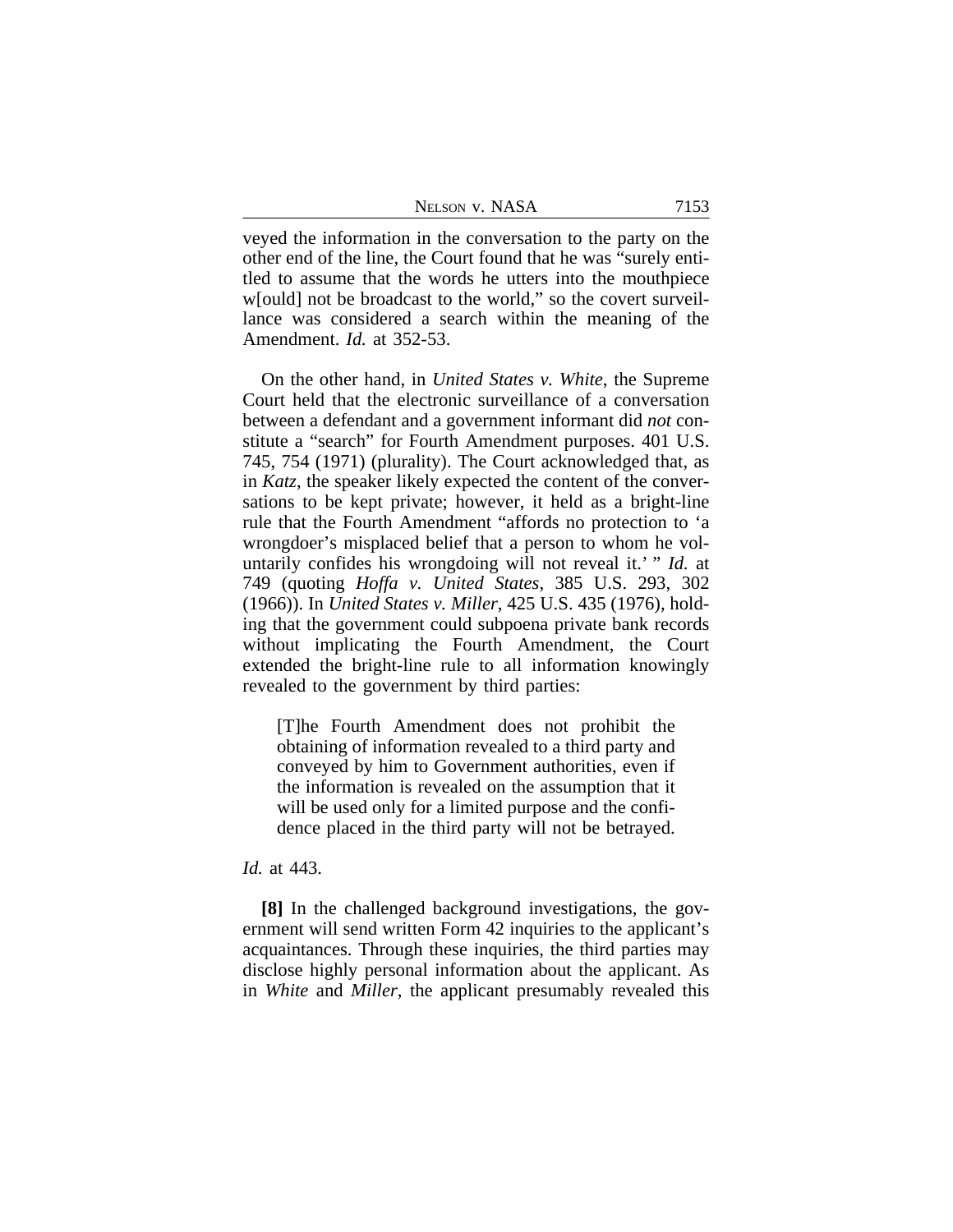information to the third party with the understandable expectation that this information would be kept confidential. Nonetheless, these written inquiries appear to fit squarely under *Miller*'s bright-line rule and therefore cannot be considered "searches" under the Fourth Amendment.**<sup>4</sup>**

## **2. SF 85 Questionnaire**

**[9]** The SF 85 questionnaire required of the applicant is also unlikely to be considered a Fourth Amendment "search." Requiring an individual to answer questions may lead to the forced disclosure of information that he or she reasonably expects to keep private. Historically, however, when "the objective is to obtain testimonial rather than physical evidence, the relevant constitutional amendment is not the Fourth but the Fifth." *Greenawalt v. Ind. Dep't of Corr.*, 397 F.3d 587, 591 (7th Cir. 2005) (holding that a psychological examination required for continued government employment was not a search under the Fourth Amendment).

As Judge Posner notes in *Greenawalt*, direct questioning can potentially lead to a far greater invasion of privacy than many of the physical examinations that have in the past been considered Fourth Amendment "searches." *Id.* at 589-90. Nonetheless, applying the Fourth Amendment to such questioning would force the courts to analyze a wide range of novel contexts (e.g., courtroom testimony, police witness interviews, credit checks, and, as here, background checks) under a complex doctrine, with its cumbersome warrant and probable cause requirements and their myriad exceptions, that was designed with completely different circumstances in

**<sup>4</sup>**This analysis presupposes that the applicant voluntarily revealed the information to the third party. For example, the Fourth Amendment could still apply if the government actively used third parties to uncover private information. *See United States. v. Walther*, 652 F.2d 788, 791 (9th Cir. 1981) (noting that the Fourth Amendment is implicated when "a private party acts as an 'instrument or agent' of the state in effecting a search or seizure.").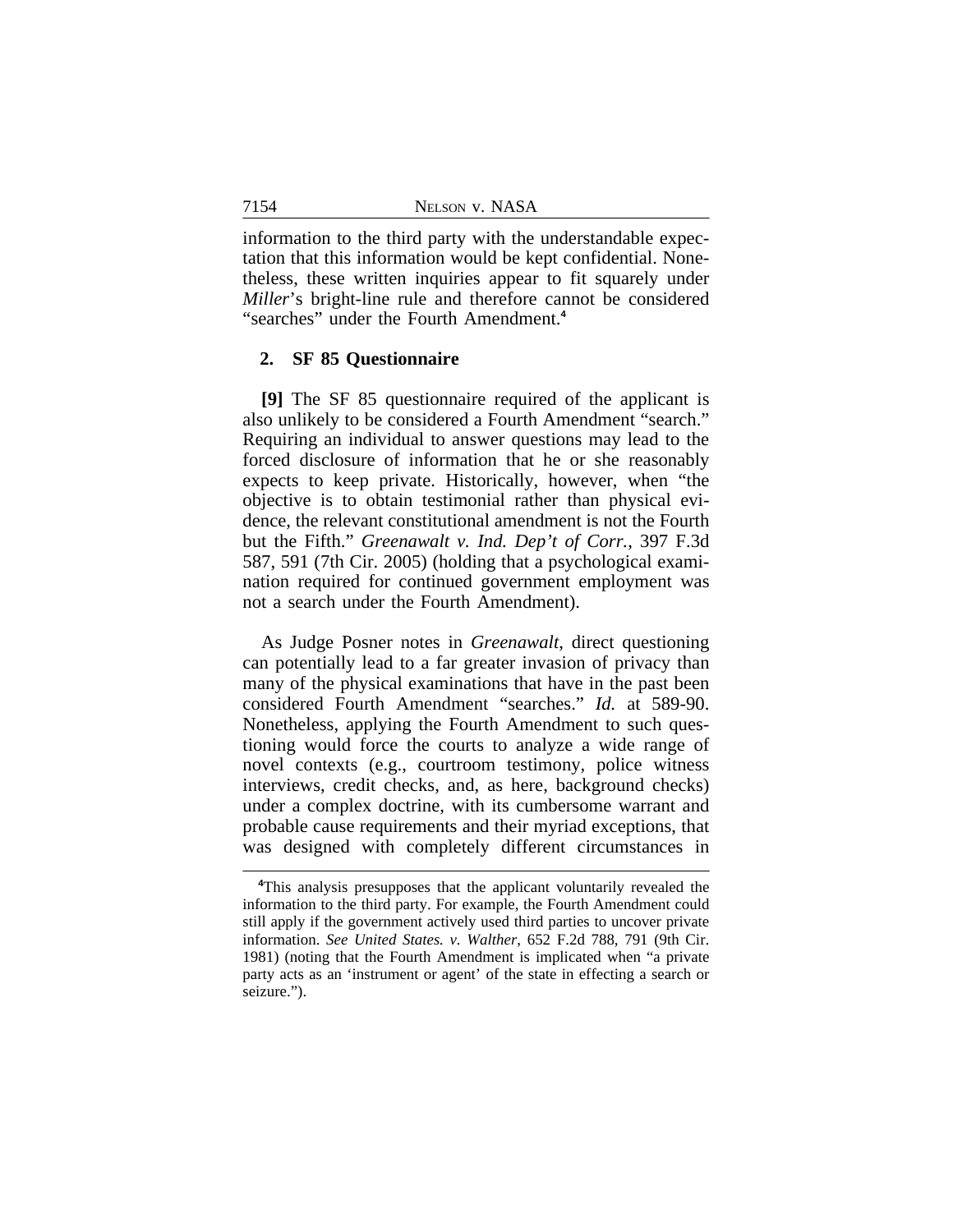| Nelson v. NASA |  |
|----------------|--|
|----------------|--|

mind. *Id.* at 590-91. Moreover, declining to extend the Fourth Amendment to direct questioning will by no means leave individuals unprotected, as such contexts will remain governed by traditional Fifth and Sixth Amendment interrogation rights, and the right to informational privacy described below. *See id.* at 591-92.

**[10]** Because neither the written inquiries directed at third parties nor the SF 85 questionnaire directed at the applicants will likely be deemed "searches," Appellants are unlikely to succeed on their Fourth Amendment claims.

#### **D.** *Informational Privacy Claim*

Although the district court correctly found that Appellants were unlikely to succeed on their APA and Fourth Amendment claims, it significantly underestimated the likelihood that Appellants would succeed on their informational privacy claim. These constitutional errors stem in large part from the court's erroneous ripeness ruling; by limiting its analysis to the SF 85 questionnaire, the court failed to consider the most problematic aspect of the government's investigation—the open-ended Form 42 inquiries.

**[11]** We have repeatedly acknowledged that the Constitution protects an "individual interest in avoiding disclosure of personal matters." *In re Crawford*, 194 F.3d 954, 958 (9th Cir. 1999). This interest covers a wide range of personal matters, including sexual activity, *Thorne v. City of El Segundo*, 726 F.2d 459 (9th Cir. 1983) (holding that questioning police applicant about her prior sexual activity violated her right to informational privacy), medical information, *Norman-Bloodsaw v. Lawrence Berkeley Lab.*, 135 F.3d 1260, 1269 (9th Cir. 1998) ("The constitutionally protected privacy interest in avoiding disclosure of personal matters clearly encompasses medical information and its confidentiality."), and financial matters, *Crawford*, 194 F.3d at 958 (agreeing that public disclosure of social security numbers may implicate the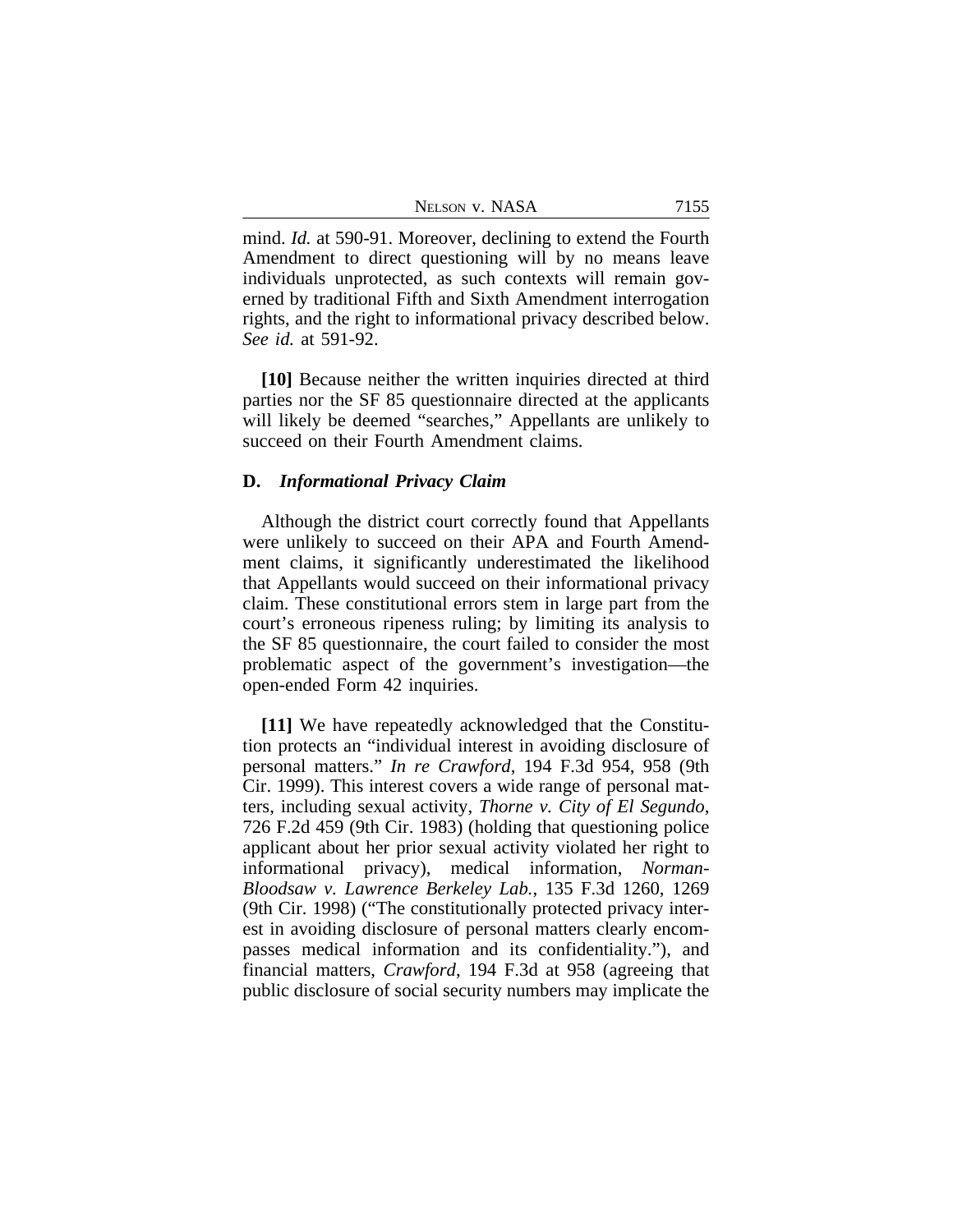right to informational privacy in "an era of rampant identity theft"). If the government's actions compel disclosure of private information, it "has the burden of showing that its use of the information would advance a legitimate state interest and that its actions are narrowly tailored to meet the legitimate interest." *Crawford*, 194 F.3d at 959 (internal quotation marks omitted). We must "balance the government's interest in having or using the information against the individual's interest in denying access," *Doe v. Att'y Gen.*, 941 F.2d 780, 796 (9th Cir. 1991), weighing, among other things:

"the type of [information] requested, . . . the potential for harm in any subsequent nonconsensual disclosure, . . . the adequacy of safeguards to prevent unauthorized disclosure, the degree of need for access, and whether there is an express statutory mandate, articulated public policy, or other recognizable public interest militating towards access."

*Id.* (quoting *United States v. Westinghouse Elec. Corp.*, 638 F.2d 570, 578 (3d Cir. 1980)) (alteration in original).

Both the SF 85 questionnaire and the Form 42 written inquiries require the disclosure of personal information and each presents a ripe controversy. Therefore, whereas the district court limited its analysis to the SF 85 questionnaire, we consider the constitutionality of both aspects of the investigation in turn.

#### **1. SF 85 Questionnaire**

**[12]** Appellants concede that most of the questions on the SF 85 form are unproblematic and do not implicate the constitutional right to informational privacy. They do however challenge the constitutionality of one group of questions concerning illegal drugs. The questionnaire asks the applicant:

In the last year, have you used, possessed, supplied, or manufactured illegal drugs? . . . . If you answered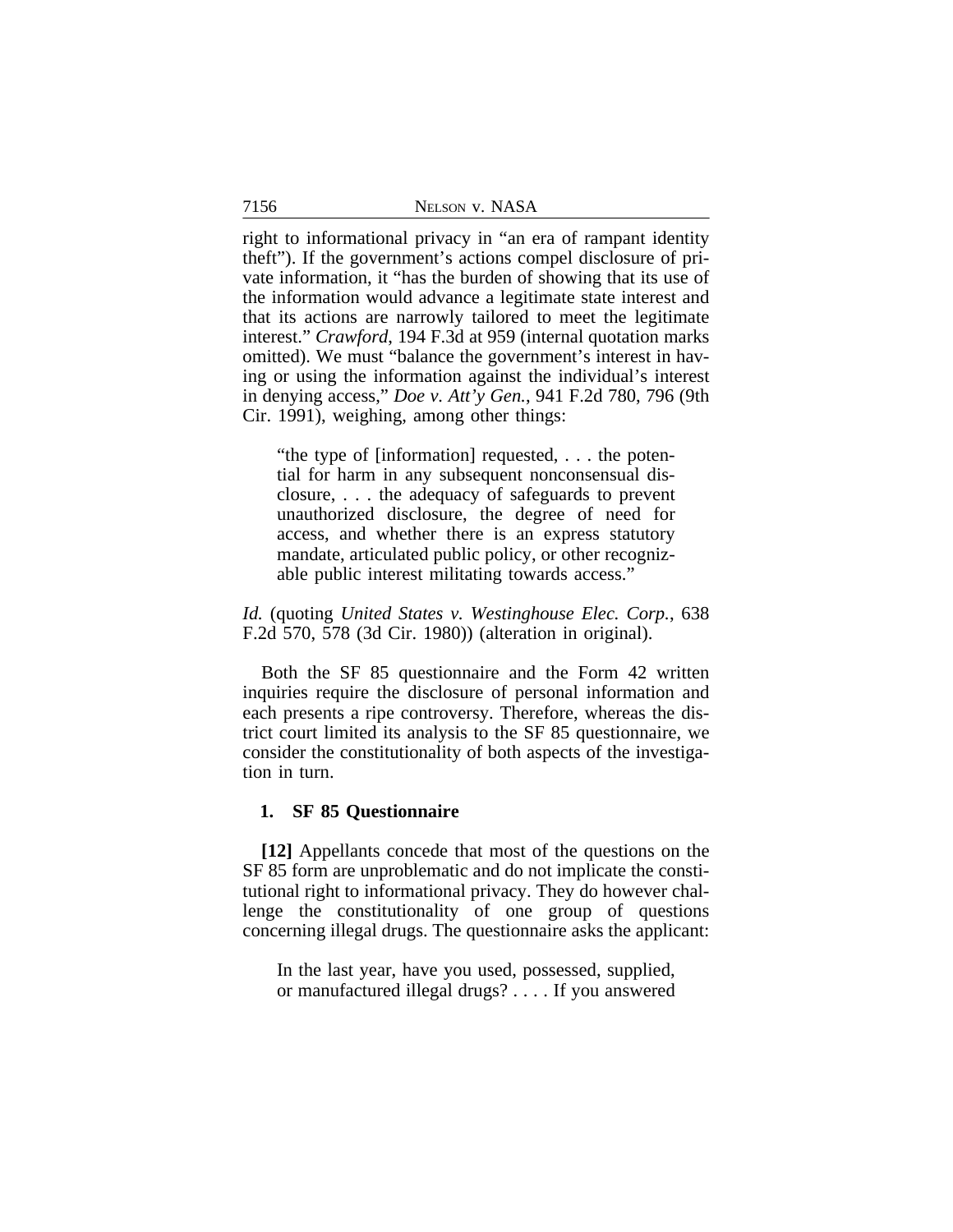"Yes," provide information relating to the types of substance(s), the nature of the activity, and any other details relating to your involvement with illegal drugs. Include any treatment or counseling received.

The form indicates that "[n]either your truthful response nor information derived from your response will be used as evidence against you in any subsequent criminal proceeding." The district court concluded that the requested information implicated the right to informational privacy, but found that there were "adequate safeguards in place [to deal with these] sensitive questions."

Other courts have been skeptical that questions concerning illegal drug use—much less possession, supply, or manufacture—would even implicate the right to informational privacy. For example, in *Mangels v. Pena*, 789 F.2d 836 (10th Cir. 1986), the Tenth Circuit held that the disclosure of firefighters' past illegal drug use did not violate their informational privacy rights. *Id.* at 839-40. The Court held that "[t]he possession of contraband drugs does not implicate any aspect of personal identity which, under prevailing precedent, is entitled to constitutional protection. . . . Validly enacted drug laws put citizens on notice that this realm is not a private one." *Id.* at 839 (internal citations omitted). In *National Treasury Employees' Union v. U.S. Department of Treasury*, 25 F.3d 237 (5th Cir. 1994), the Fifth Circuit considered a similar form to the SF 85 questionnaire, with almost identical questions concerning illegal drugs, and rejected the applicants' informational privacy claims. The Court raised similar concerns to the Tenth Circuit:

Today's society has made the bold and unequivocal statement that illegal substance abuse will not be tolerated. The government declared an all-out war on illegal drugs more than a decade ago. . . . Surely anyone who works for the government has a diminished expectation that his drug and alcohol abuse history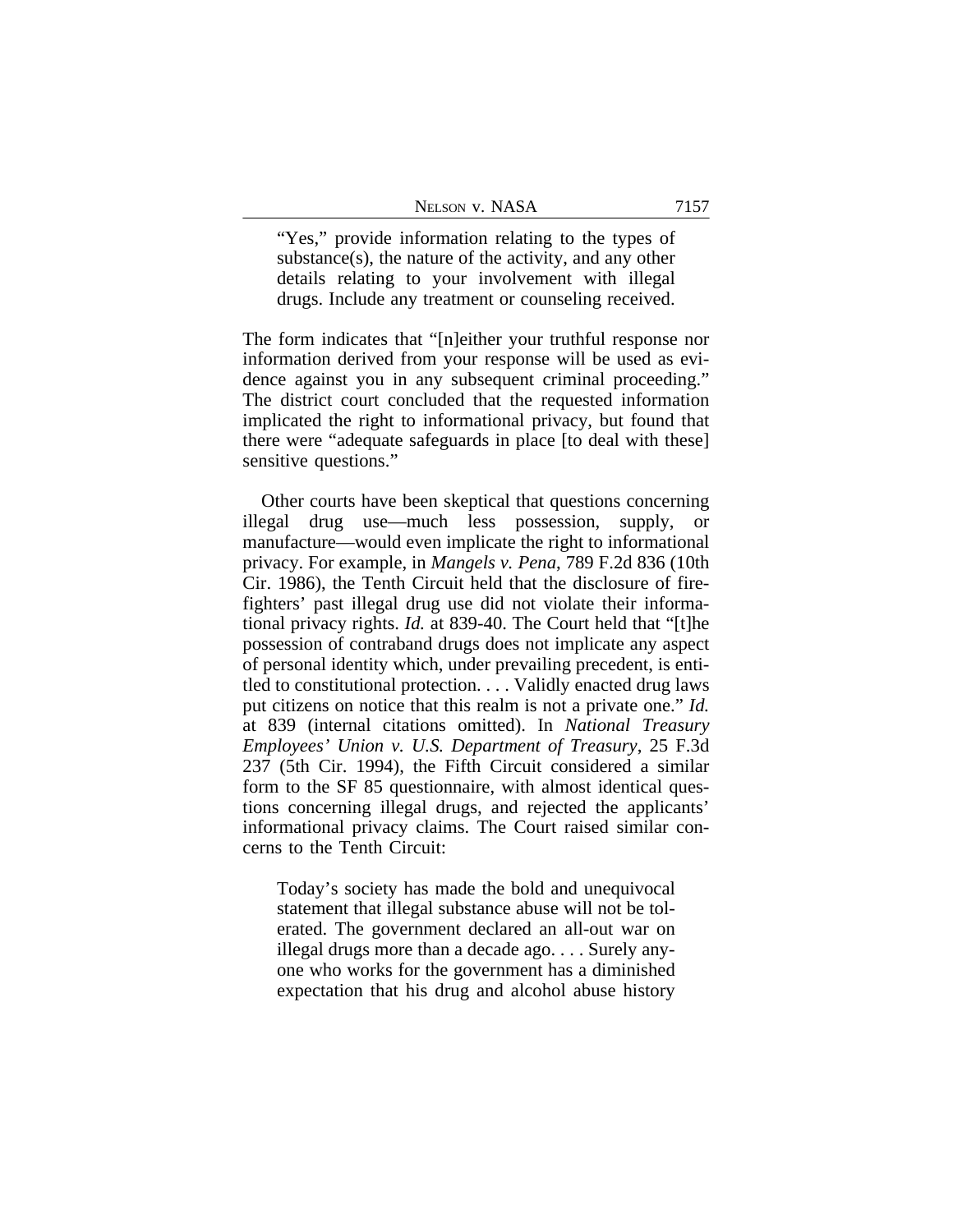can be kept secret, given that he works for the very government that has declared war on substance abuse.

*Id.* at 243. The Court also noted that the plaintiffs in that case were all federal employees in either "High" or "Moderate" risk "public trust" positions, and were thus acutely "aware of [their] employer's elevated expectations in [their] integrity and performance." *Id.* at 244.

Like the Tenth and Fifth Circuits, we are sensitive to the government's interest in uncovering and addressing illegal substance abuse among its employees and contractors, given the public stance it has taken against such abuse. This government interest is undoubtedly relevant to the constitutional balancing inquiry: whether the forced disclosure "would advance a legitimate state interest and [is] narrowly tailored to meet the legitimate interest." *Crawford*, 194 F.3d at 959. We are less convinced, however, that the government's interest should inform the threshold question of whether requested information is sufficiently personal to invoke the constitutional right to privacy. We doubt that the government can strip personal information of constitutional protection simply by criminalizing the underlying conduct—instead, to force disclosure of personal information, the government must at least demonstrate that the disclosure furthers a legitimate state interest. Drug dependance and abuse carries an enormous stigma in our society and "is not generally disclosed by individuals to the public." *Id.* at 958. If we had to reach the issue, therefore, we would be inclined to agree with the district court that SF 85's drug questions reach sensitive issues that implicate the constitutional right to informational privacy.

**[13]** We do not need to decide this issue, however, because even if the question requiring disclosure of prior drug use, possession, supply, and manufacture does implicate the privacy right, it is narrowly tailored to achieve the government's legitimate interest. As our sister circuits have lucidly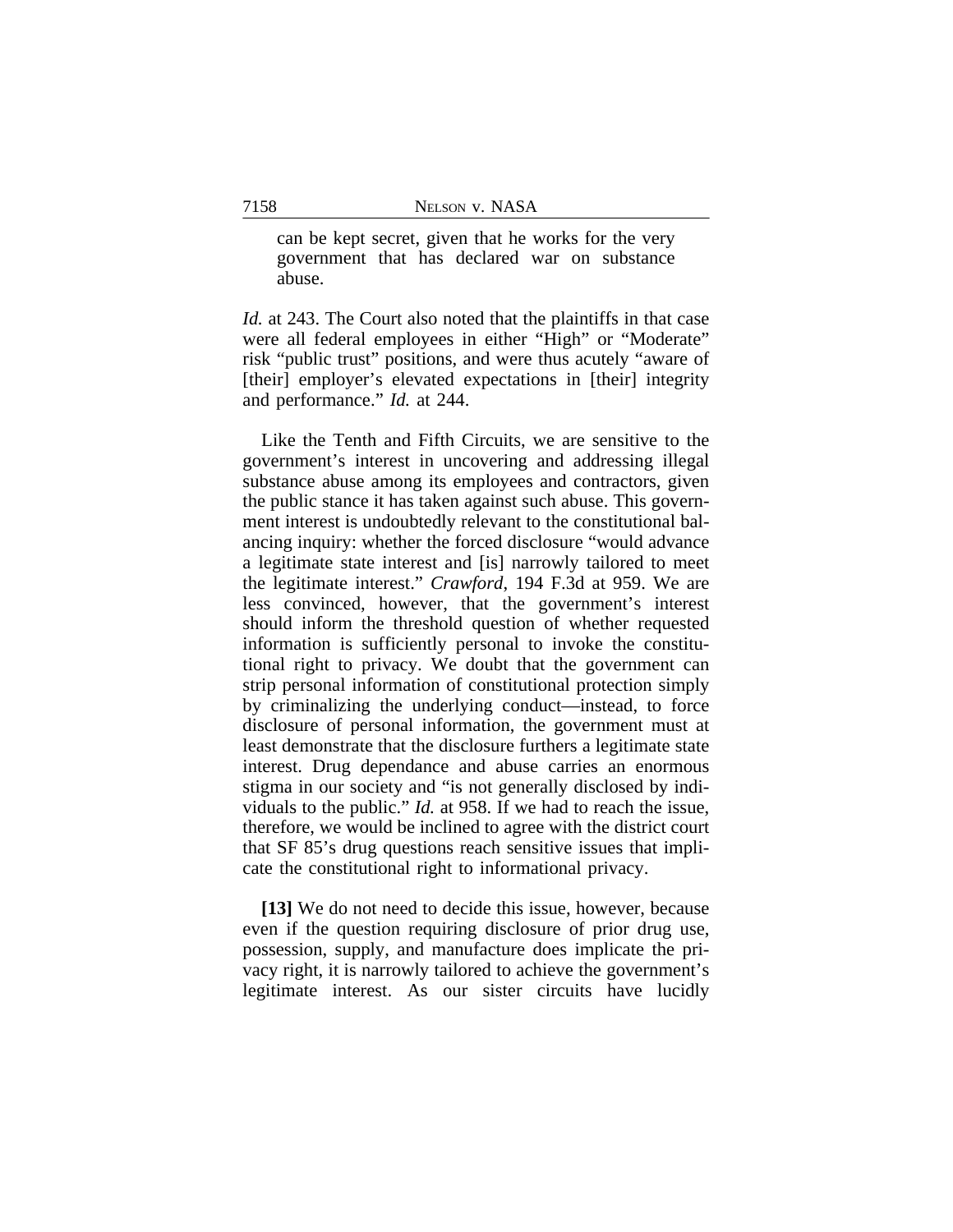| Nelson v. NASA |  |  |
|----------------|--|--|
|                |  |  |

explained, the federal government has taken a strong stance in its war on illegal drugs, and this stance would be significantly undermined if its own employees and contractors freely ignored its laws. By requiring applicants to disclose whether they have "used, possessed, supplied, or manufactured illegal drugs" within the past year, and, if so, to explain the "nature of the activity" and "any other details relating to [the applicant's] involvement with illegal drugs," the government has crafted a narrow inquiry designed to limit the disclosure of personal information to that which is necessary to further the government's legitimate interest.

**[14]** The same cannot be said, however, for requiring applicants to disclose "any treatment or counseling received" for their drug problems. Information relating to medical treatment and psychological counseling fall squarely within the domain protected by the constitutional right to informational privacy. *See Norman-Bloodsaw*, 135 F.3d at 1269; *Doe*, 941 F.2d at 796. The government has not suggested any legitimate interest in requiring the disclosure of such information; indeed, any treatment or counseling received for illegal drug use would presumably *lessen* the government's concerns regarding the underlying activity. Because SF 85 appears to *compel* disclosure of personal medical information for which the government has failed to demonstrate a legitimate state interest, Appellants are likely to succeed on this—albeit narrow portion of their informational privacy challenge to SF 85.

#### **2. Form 42 Inquiries**

**[15]** The Form 42 written inquiries—omitted from the district court's analysis as a result of its erroneous ripeness holding—are much more problematic. Form 42 solicits "any adverse information" concerning "financial integrity," "abuse of alcohol and/or drugs," "mental or emotional stability," "general behavior or conduct," and "other matters." These open-ended questions are designed to elicit a wide range of adverse, private information that "is not generally disclosed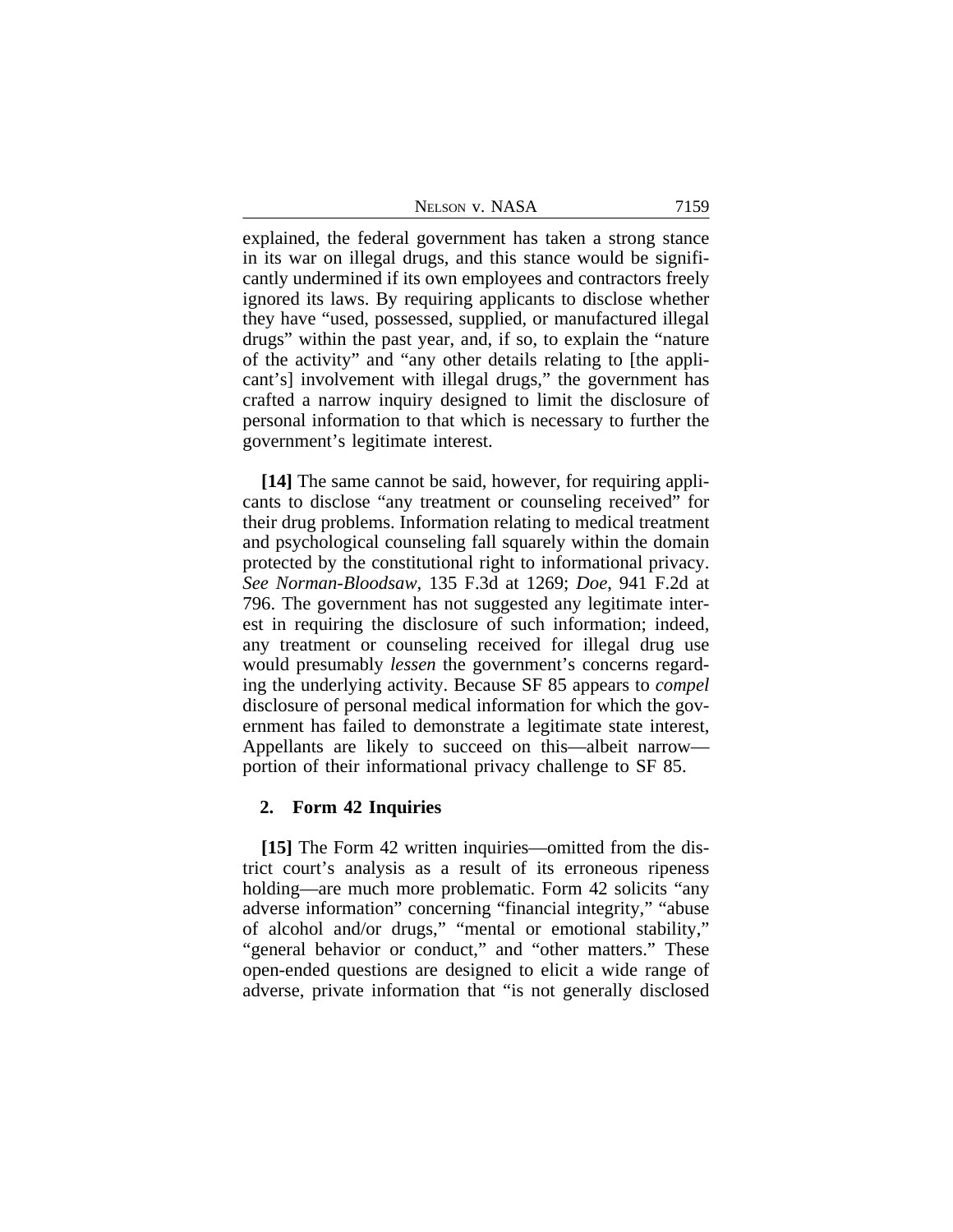by individuals to the public" and therefore seemingly implicate the right to informational privacy. *Crawford*, 194 F.3d at 958.**<sup>5</sup>**

The government suggests that even if the information disclosed in the investigation implicates the right to informational privacy, the scheme must be upheld because the government has taken measures to keep the information from being disclosed to the general public. Although the risk of public disclosure is undoubtedly an important consideration in our analysis, *see Planned Parenthood of S. Ariz. v. Lawall*, 307 F.3d 783, 790 (9th Cir. 2002), it is only one of many factors that we should consider, *id.* at 789-90 ("[T]he right to

**<sup>5</sup>**The constitutional right to informational privacy is concerned with "the individual interest in avoiding disclosure of personal matters." In determining whether the right applies, our cases have emphasized the *nature* of the information sought—in particular, whether it is sufficiently "personal" to merit protection, *see Crawford*, 194 F.3d at 958; *Doe*, 941 F.2d at 796 —rather than on the manner in which the information is sought. The highly personal information that the government seeks to uncover through the Form 42 inquiries is protected by the right to privacy, whether it is obtained from third parties or from the applicant directly.

In this respect, the right to informational privacy differs from the Fourth Amendment, which, as a bright-line rule, "does not prohibit the obtaining of information revealed to a third party and conveyed by him to Government authorities." *Miller*, 425 U.S. at 443. This principle has occasionally been rephrased as a general holding "that a person has no legitimate expectation of privacy in information he voluntarily turns over to third parties." *Smith v. Maryland*, 442 U.S. 735, 743-44 (1979). We think it is clear, however, that the "legitimate expectation of privacy" described in this context is a term of art used only to define a "search" under the Fourth Amendment, and *Miller* and *Smith* do not preclude an *informational privacy* challenge to government questioning of third parties about highly personal matters. If the constitutional right to informational privacy were limited to cases that involved a Fourth Amendment "search," the two rights would be entirely redundant. Indeed, although the two doctrines often overlap, *see Norman-Bloodsaw*, 135 F.3d at 1269, we have repeatedly found the right to informational privacy implicated in contexts that did not involve a Fourth Amendment "search," *see, e.g.*, *Thorne*, 726 F.2d at 468.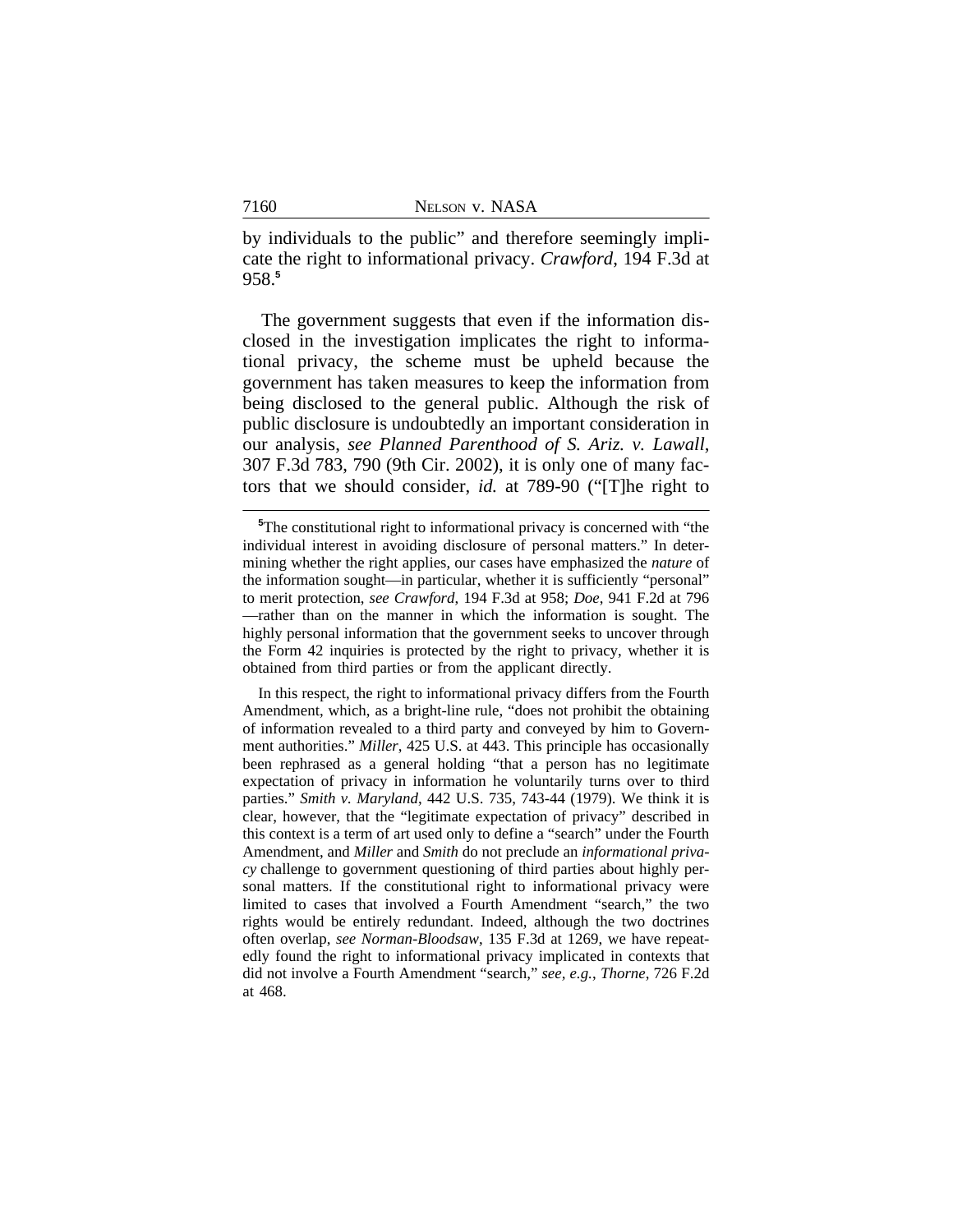'informational privacy' . . . applies both when an individual chooses not to disclose highly sensitive information to the government and when an individual seeks assurance that such information will not be made public."); *Norman-Bloodsaw*, 135 F.3d at 1269 (noting that a government action can violate the right to privacy without disclosure to third parties); *Doe*, 941 F.2d at 796 (listing, as two factors among many, " 'the potential for harm in any subsequent nonconsensual disclosure [and] the adequacy of safeguards to prevent authorized disclosure.' " (quoting *Westinghouse Elec. Corp.*, 638 F.2d at 578). Therefore, although safeguards exist to help prevent disclosure of the applicants' highly sensitive information, Federal Appellees must still demonstrate that the background investigations are justified by legitimate state interests and that Form 42's questions are "narrowly tailored to meet those legitimate interests." *Thorne*, 726 F.2d at 469.

We agree with the government that it has several legitimate reasons for investigating its contractors. NASA has an interest in verifying its contractors' identities to make sure that they are who they say they are, and it has an interest in ensuring the security of the JPL facility so as not to jeopardize the costly investments housed therein. Appellants concede, as they must, that these are legitimate government interests.

The government has failed to demonstrate, however, that Form 42's questions are "narrowly tailored" to meet these legitimate interests. Initially, we note that although NASA has a general interest in keeping the JPL facility secure, there is no specific evidence in the record to suggest that any of the "low risk" JPL personnel pose such a security risk; indeed, NASA appears to designate as "moderate risk" any individual who has the "opportunity to cause damage to a significant NASA asset or influence the design or implementation [of] a security mechanism designed to protect a significant NASA asset." More importantly, Form 42's broad, open-ended questions appear to range far beyond the scope of the legitimate state interests that the government has proposed. Asking for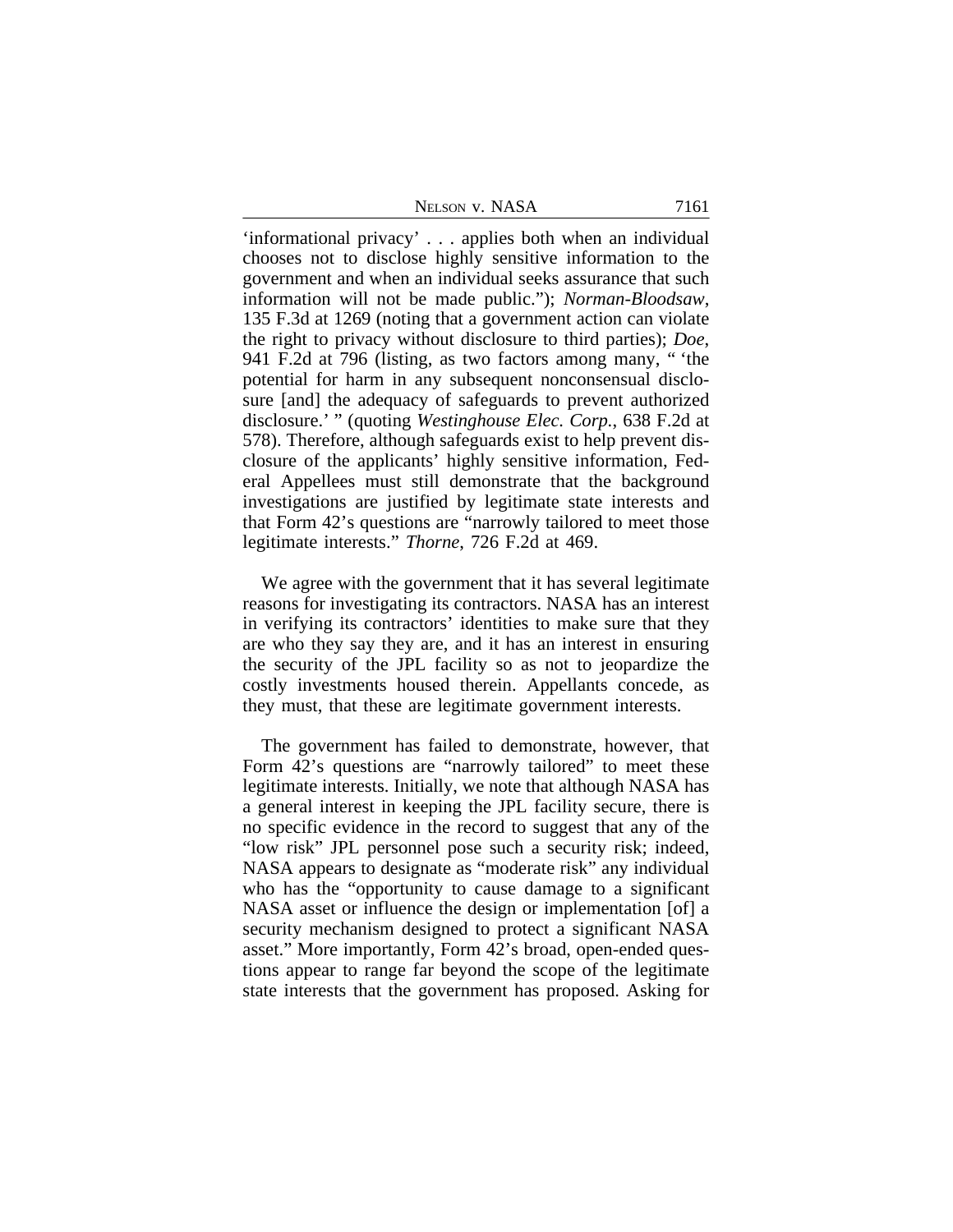"*any* adverse information about this person's employment, residence, or activities" may solicit some information relevant to the applicant's identity or security risk, but there are no safeguards in place to limit the disclosures to information relevant to these interests. Instead, the form invites the recipient to reveal *any* negative information of which he or she is aware. It is difficult to see how the vague solicitation of derogatory information concerning the applicant's "general behavior or conduct" and "other matters" could be narrowly tailored to meet *any* legitimate need, much less the specific interests that Federal Appellees have offered to justify the new requirement.

**[16]** Finally, the context in which the written inquiries are posed further supports Appellants' claim. In *Thorne v. City of El Segundo*, 726 F.2d 459 (9th Cir. 1983), we focused not only on the private nature of questions asked, but also on the lack of standards governing the inquiry. We held that questioning a female police applicant about her past sexual relations with another officer in the department violated her constitutional right to informational privacy, *id.* at 468, finding that many of the questions posed went beyond any relevant lines of questioning, *id.* at 469-70. More importantly, we noted that the city had not set any *standards* for inquiring about the private information. *Id.* at 470. "When the state's questions directly intrude on the core of a person's constitutionally protected privacy and associational interests . . . , an unbounded, standardless inquiry, even if founded upon a legitimate state interest, cannot withstand the heightened scrutiny with which we must view the state's action." *Id.* In this case, the government's questions stem from SF 85's extremely broad authorization, allowing it "to obtain *any* information" from any source, subject to other releases being necessary only in some vague and unspecified contexts. Federal Appellees have steadfastly refused to provide any standards narrowly tailoring the investigations to the legitimate interests they offer as justification. Given that Form 42's open-ended and highly private questions are authorized by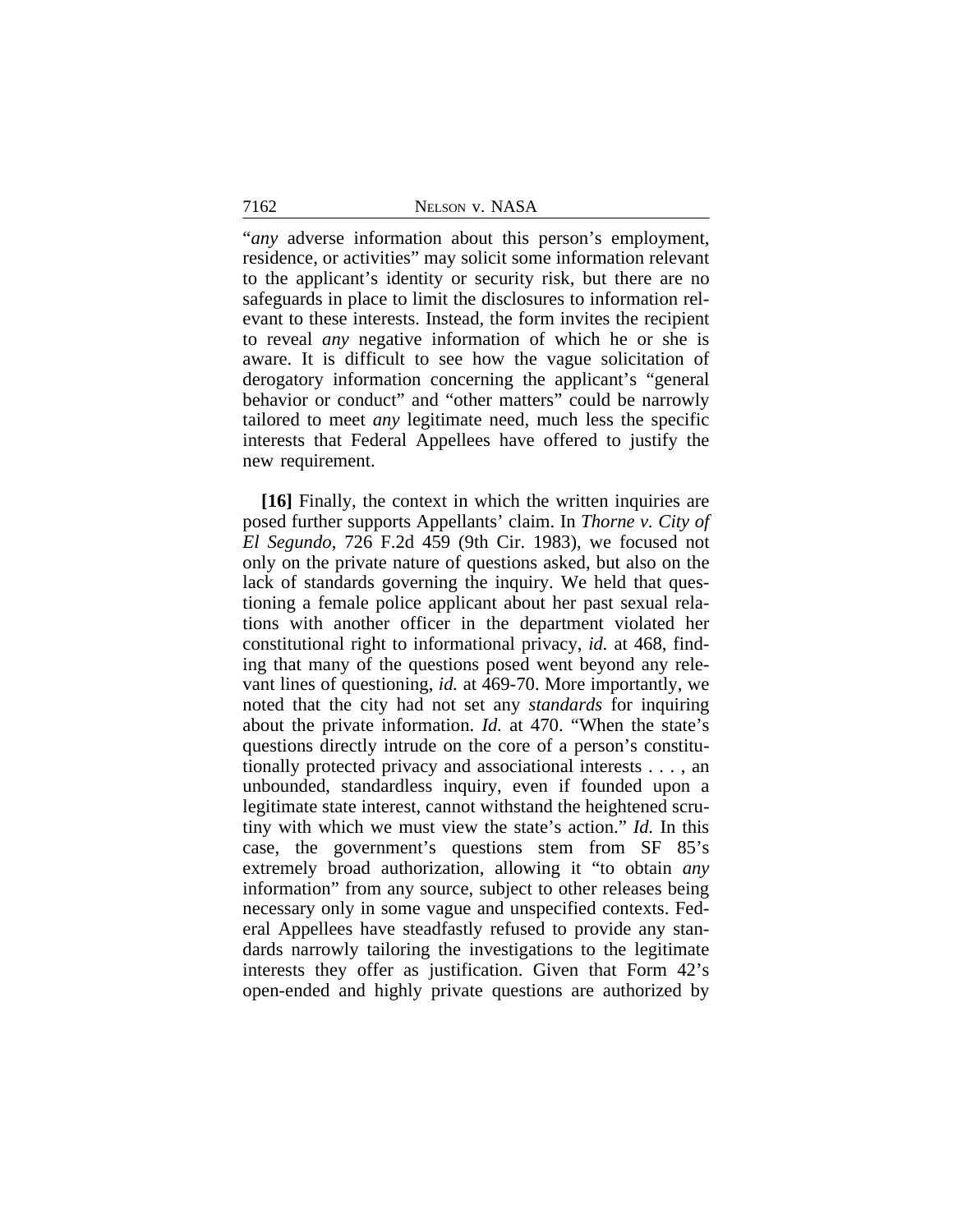NELSON V. NASA 7163

this broad, standardless waiver and do not appear narrowly tailored to any legitimate government interest, the district court erred in finding that Appellants were unlikely to succeed on their informational privacy claim.

#### **E.** *Balance of Hardships*

**[17]** The balance of hardships tips sharply toward Appellants, who face a stark choice—either violation of their constitutional rights or loss of their jobs. The district court erroneously concluded that Appellants will not suffer any irreparable harm because they could be retroactively compensated for any temporary denial of employment. It is true that "monetary injury is not normally considered irreparable," *L.A. Mem'l Coliseum Comm'n v. Nat'l Football League*, 634 F.2d 1197, 1202 (9th Cir. 1980), and the JPL employees who choose to give up their jobs may later be made whole financially if the policy is struck down. However, in the meantime, there is a substantial risk that a number of employees will not be able to finance such a principled position and so will be coerced into submitting to the allegedly unconstitutional NACI investigation. Unlike monetary injuries, constitutional violations cannot be adequately remedied through damages and therefore generally constitute irreparable harm. *See Monterey Mech. Co. v. Wilson*, 125 F.3d 702, 715 (9th Cir. 1997). Morever, the loss of one's job does not carry merely monetary consequences; it carries emotional damages and stress, which cannot be compensated by mere back payment of wages.

**[18]** On the other side of the balance, NASA has not demonstrated any specific harm that it will face if it is enjoined for the pendency of the adjudication from applying its broad investigatory scheme to "low risk" JPL contract employees, many of whom have worked at the laboratory for decades. As Caltech argues, JPL has successfully functioned without any background investigations since the first contract between NASA and JPL in 1958, so granting injunctive relief would make NASA no worse off than it has ever been. Moreover, an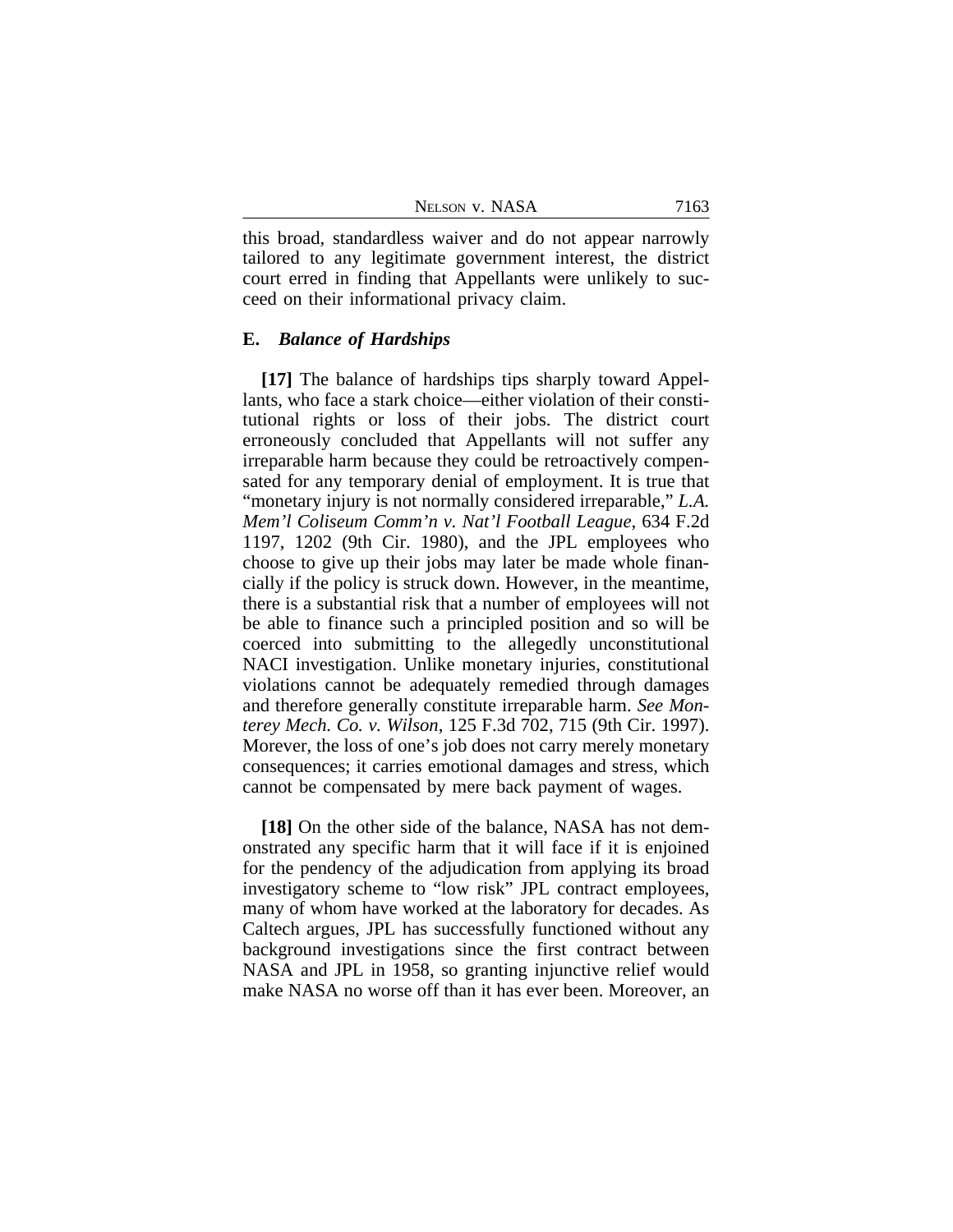injunction in this case would not affect NASA's ability to investigate JPL personnel in "high risk" or "moderate risk" positions, significantly undercutting any lingering security fears. Finally, we note that NASA has taken years to implement NACI at JPL, a fact we construe as weakening any urgency in imposing the investigations before Appellants' claims are fully adjudicated on their merits.

#### **III**

Caltech separately argues that any injunctive relief should not encompass it because, as a private actor, it cannot be held liable for constitutional violations that arise from the government-imposed background investigations. Caltech is correct that there exists a "presumption that private conduct does not constitute government action." *Sutton v. Providence St. Joseph Med. Ctr.*, 192 F.3d 826, 835 (9th Cir. 1999). This presumption is rebutted, however, when a sufficient nexus "make[s] it fair to attribute liability to the private entity as a governmental actor. Typically, the nexus consists of some *willful participation in a joint activity* by the private entity and the government." *Id.* at 843 (emphasis added).

**[19]** Caltech notes that it initially opposed the new background investigations, which are conducted entirely by NASA and other government agencies; therefore, it claims that the investigations are not "joint activities" and Caltech is not a "willful participant." We have some sympathy for this argument, and if Caltech had done nothing more than abide by the contract terms unilaterally imposed by NASA, we might agree with its position. Here, however, the record is clear that Caltech did do more—it established, on its own initiative, a policy that JPL employees who failed to obtain federal identification badges would not simply be denied access to JPL, they would be terminated entirely from Caltech's employment. This decision does not necessarily render Caltech liable as a governmental actor, but it raises serious questions as to whether the university has in fact now become a willful and